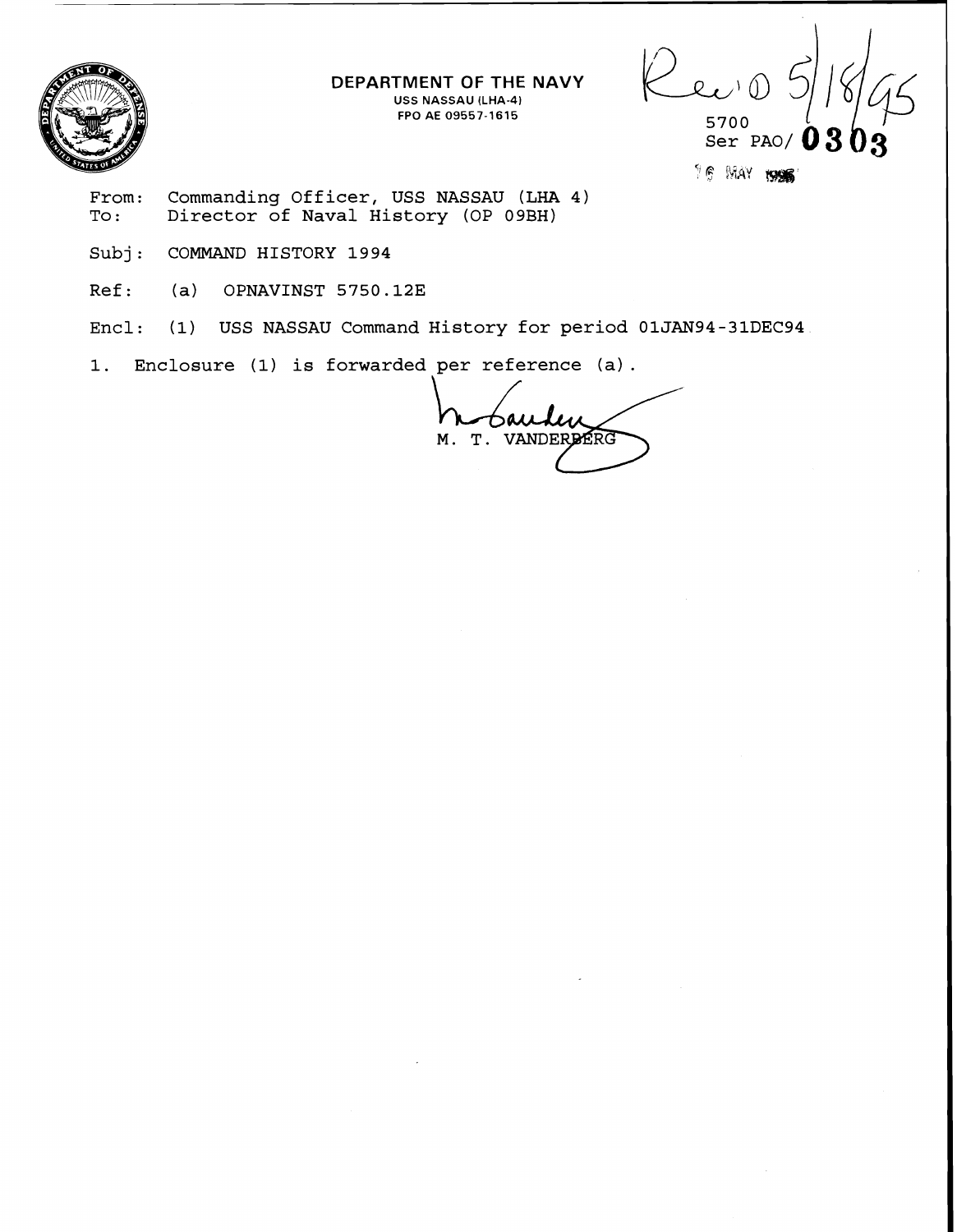### **COMMAND COMPOBITION AND ORGANIZATION**

**1. The Ship's Mission: The mission of the LHA is to embark, deploy and land elements of a Marine landing force in an assault by helicopters, landing craft, amphibious vehicles or by a combination of these methods; thus possessing the capabilities of the LPH, LSD, LPD and LKA class ships. The USS NASSAU can operate independently or in conjunction with other units conducting heliborne and surface amphibious operations. The TARAWA class multipurpose, amphibious assault ship was designed to maintain "Tactical Integrity" or to get a balanced force to the same point at the same time.** 

**US8 NASSAU can carry a complete Marine Battalion Landing Team (approximately 1,800 personnel), supplies and equipment needed in an assault, and vehicles to land the team ashore either by helicopter and/or small amphibious craft. Furthermore, USS NASSAU is capable of operating the Marine Corps AV-8B vertical take-off and landing jet for close air support of an amphibious assault.** 

USS NASSAU's ability to do this was clearly demonstrated during **GTMO REINFORCEX '79 when the President of the United States ordered the Naval Base at Guantanamo Bay, Cuba, to be reinforced by a Marine Amphibious Unit(MAU). This evolution was the first test of this class ship in full scale landing operation.** 

**The ship's capabilities were further demonstrated during OPERATION DESERT STORM when USS NASSAU deployed with only eight days notice. As Flagship for the Commander of the Amphibious Task Force and the Commanding Genera1 of the Marine Expeditionary Brigade, USS NASSAU flew the first combat sorties from an LHA platform. More than 250 combat missions were flown with a record 56 flown in one day.** 

**A secondary mission of USS NASSAU is that of evacuation and civilian disaster relief. Hundreds of tons of relief materials can be carried aboard and delivered to disaster victims within minutes of the ship's arrival on the scene. Additionally, fresh water and electricity could be provided from the ship's engineering plant**  until restoration of domestic services. USS NASSAU's full medical **facilities can provide hospitalization for up to 300 patients (including intensive care) and provide out-patient treatment for hundreds of additional sick or injured.** 

**Thus, the USS NASSAU is not only a ship of war, but also a ship of peace. USS NASSAU is "THE SHIP THAT DOES IT ALL".** 

2. The Ship's Namesake: USS NASSAU is named for the target of the U.S. Navy and Marine Corps' first-ever amphibious landing.

**Late in 1775, Captain Esek Hopkins set out to intercept British storeships. Heavy ice, foul weather and smallpox kept the American squadron from getting to sea until February 1776. Finding no** , **worthwhile prizes at sea, Hopkins decided to sail for the Bahamas**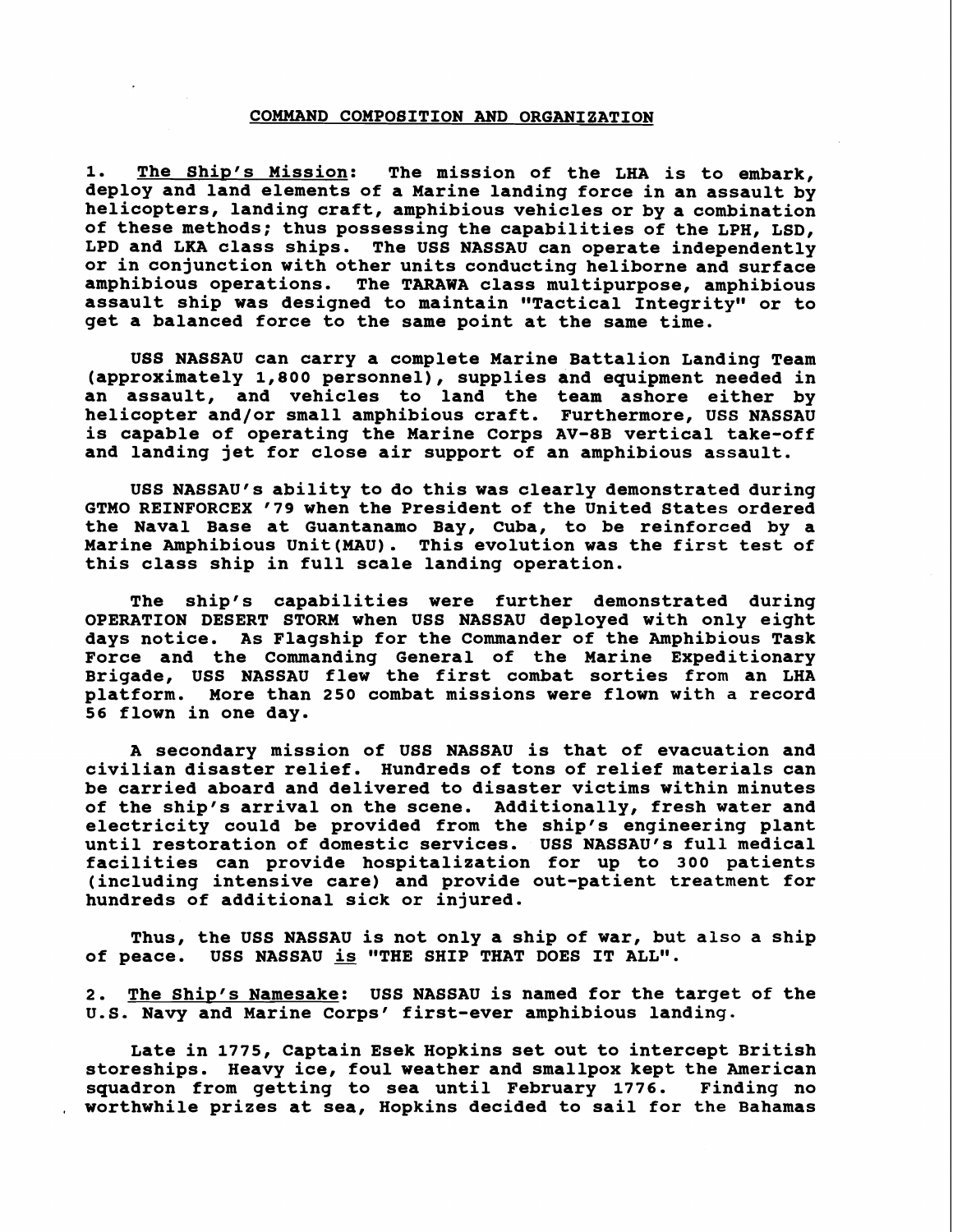to capture a "large quantity of powder" reported to be on the **Island of New Providence.** 

**Hopkins squadron arrived off the Bahamas on 1 March 1776. Two days later, Hopkins ordered a landing designed to outflank the English defenses. Two-hundred-thirty Marines and fifty seaman landed on the beach and captured nearby Fort Montague.** 

**Next, the force advanced on Fort Nassau, which surrendered the**  Although most of the powder supply was no **longer there, Hopkins and his men captured 103 cannon and mortars-**  enough to make the operation worthwhile. **American Sailors and Marines responded to the equivalent modern**  command of "Land the Landing Force".

**3. The Shiv's History: USS NASSAU is the fourth of five General Purpose Assault Ships. USS NASSAU fuses complex weapons systems, automated cargo handling and state-of-the-art propulsion into a huge hull, forming a ship with a wide range of mission capabilities including amphibious warfare, anti-air warfare and power projection ashore utilizing helicopters and VSTOL aircraft. USS NASSAU was commissioned in Pascagoula, MS on 28 July 1979.** 

**In October 1979, USS NASSAU deployed to reinforce the U.S. Naval Base at Guantanamo Bay, Cuba, and earned the Navy Meritorious Unit Commendation just 70 days after commissioning.** 

**In April 1981, USS NASSAU departed for a short-notice Mediterranean deployment and was underway for 68 consecutive days, standing ready to effect the evacuation of U.S. citizens from Lebanon. In January 1982, USS NASSAU deployed to the Mediterranean SealIndian Ocean and participated in four amphibious operations. Returning to Norfolk in June, USS NASSAU departed in August to take part in NATO exercises BOLD GUARD and NORTHERN WEDDING in Northern Europe.** 

**In 1983, USS NASSAU participated in the annual amphibious**  exercise SOLID SHIELD. Marine Corps OV-10 "Bronco" aircraft landed - **for the first time- on the flight deck of a ship from the Atlantic Fleet. In August of that same year, USS NASSAU embarked 180 vehicles, 36 helicopters and over 1,000 Army personnel for**  transport to Central America for exercise "AHUAS TARA II" (the "BIG **PINEw). The transit marked the first time the ship had transported Army units for military exercises.** 

**In January of 1984, NASSAU deployed to Northern Europe for TEAMWORK '84 before steaming to the Med for duties off the coast of Lebanon. USS NASSAU returned to Norfolk in August and completed an extensive Selected Restricted Availability.** 

**Spring of 1985 found the USS NASSAU serving as Flagship for a nine-ship Navy Task Force in exercise UNIVERSAL TREK, highlighted**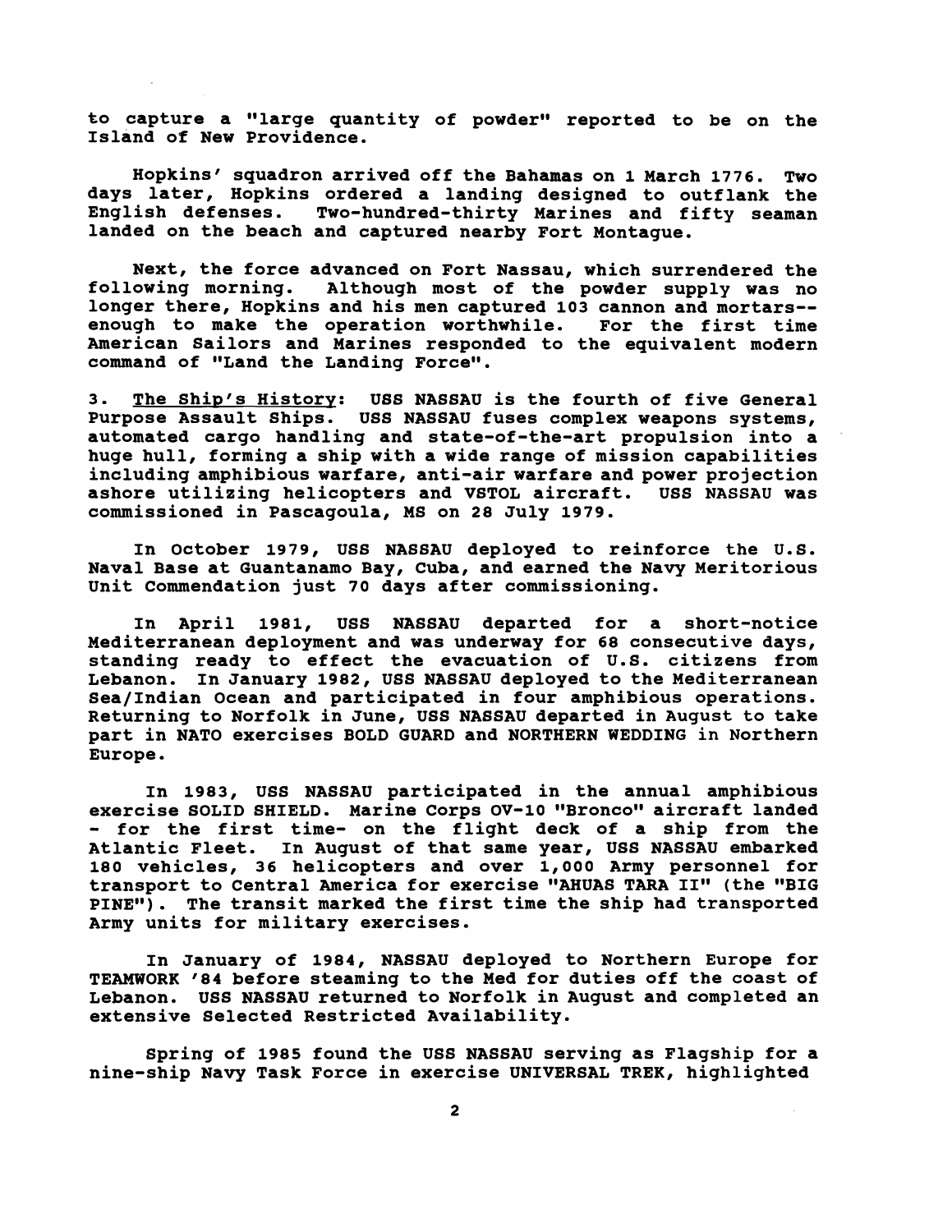**by an amphibious assault landing near Puerto Castillo, Honduras. USS NASSAU participated in a second SOLID SHIELD amphibious exercise 'that same year. USS NASSAU closed a busy year with participation in NATO exercise OCEAN SAFARI '85 in the North Atlantic.** 

**In February 1986, USS NASSAU entered the Norfolk Naval Shipyard in Portsmouth, VA, for a 10-month complex overhaul. During the spring and summer, the ship and crew began a series of intensive post-overhaul training periods. This included flight**  deck qualifications for the AV-8B "Harrier" VSTOL jet aircraft. **NASSAU then finished Refresher Training at Guantanamo Bay, Cuba, three days ahead of schedule. Work-ups followed in preparation for deployment as lead ship of MARG 4-87.** 

**On 29 September 1987, USS NASSAU departed Norfolk as flagship of MARG 4-87. In the ensuing six months, NASSAU participated in five amphibious assaults, including exercise AFRICAN EAGLE with U.S. Air Force and Royal Moroccan Forces.** 

**USS NASSAU crewmembers also participated in numerous goodwill projects, including the repainting of nursing homes in Israel and France, replanting 7,000 trees on a fire-ravaged hillside France, blood donations in Spain and hosting orphan visits throughout the Mediterranean. USS NASSAU returned to homeport after this highly successful deployment on 29 March 1988.** 

**USS NASSAU passed a vigorous INSURV in June and then prepared to deploy for TEAMWORK** ' **88. In August, USS NASSAU departed for the North Atlantic, acting as flagship for Commander, Amphibious Strike**  Force/Commander, Amphibious Group Two and Commander, **Striking Force Atlantic/4th Marine Expeditionary Brigade.** 

**After the grounding of a tank landing ship on 13 September USS NASSAU onloaded the men and equipment of the stricken ship and participated in a highly successful amphibious landing in Northern Norway two days later. After a well deserved port visit in Hamburg, West Germany, the ship and crew returned to homeport.** 

**In early November, USS NASSAU again departed Norfolk enroute to Kingston, Jamaica, with 81,000 pounds of relief supplies. During the transit, NASSAU rescued 172 Haitian nationals from an unseaworthy craft and handed them over to the Coast Guard for medical treatment.** 

**Inport at Kingston, US6 NASSAU crewmembers, embarked Marines and Seabees assisted in re-roofing three primary schools and distributed tons of disaster relief supplies. The Jamaicans were still reeling from the effects of Hurricane Gilbert, which had passed over the island two months earlier. USS NASSAU returned to Norfolk on 19 November 1988.**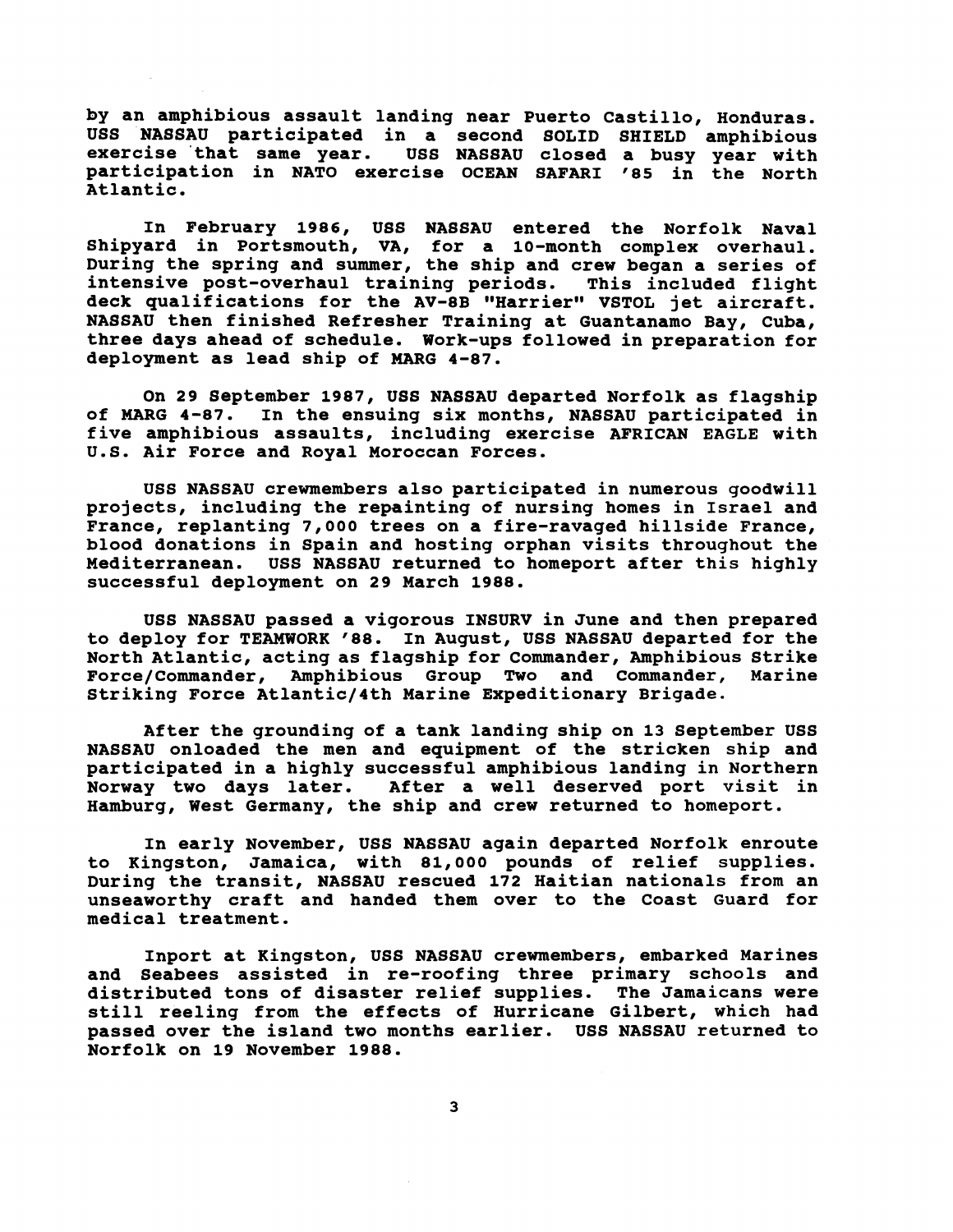**As the flagship of Mediterranean Amphibious Ready Group 2-89, US8 NASSAU departed Norfolk on 30 May 1989, and, in company with the amphibious transport dock ship US6 SHREVEPORT and tank landing ship USS BARNSTABLE COUNTY, arrived at Naval Base Rota, spain, on**  June 12 for turnover and three days later "assumed the watch" for **the amphibious forces of the U.S. Sixth Fleet.** 

**First up on what turned out to be an event-packed schedule was an amphibious assault at Sierra de Retin, Spain, where the men of the 26th Marine Expeditionary Unit and Battalion Landing Team 218 were delivered ashore in a smoothly professional evolution. During this exercise, Sailors from all three ships were invited ashore to get a close-up look at Marine operations at the beachhead, followed by a cook out on the beach.** 

**The ships of MARG 2-89 then steamed through the Straits of Gibraltar and entered the Mediterranean Sea. Next, it was on to a port call at Monte Carlo, Monaco, where Sailors and Marines of**  NASSAU enjoyed six days in the world of the "rich and famous".

**USS NASSAU then made a transit to the other end of the Sixth Fleet responsibility area to Haifa, Israel, for a Restricted Availability and 21-day port visit. While in Israel, crewmembers were available to explore a country which encompasses both the ancient and modern, taking organized tours to such biblical wonders as Jerusalem and Massada while also enjoying some of the comforts offered by the modern city of Haifa.** 

**Crewmembers and embarked Marines also extended the hand of friendship as volunteers painting orphanages and homes for the elderly or mingled with local citizens at beach parties organized by the local USO.** 

**With the successful Selected Restricted Availability and port visit behind them, US6 NASSAU departed Haifa on 30 July, only days after the Israeli abduction of Sheik Abdul Obeid from Lebanon. This incident proved to be a catalyst for USS NASSAU and it's crew as elements of the U.S. Sixth Fleet began to gather in the Eastern Mediterranean.** 

**For the next 35 days, US6 NASSAU and most of the U.S. Sixth Fleet stood ready for any contingency. Early on, NASSAU became a focal point as Vice Admiral James D. Williams, Commander, U.S. Sixth Fleet, frequently chose the amphibious assault ship as a meeting place for all his afloat commanders in the battle force.** 

**USS NASSAU was also a clearinghouse for passengers, mail and cargo making transit to and from ships in the eastern Mediterranean, at times tripling her normal workload in this vital support role.**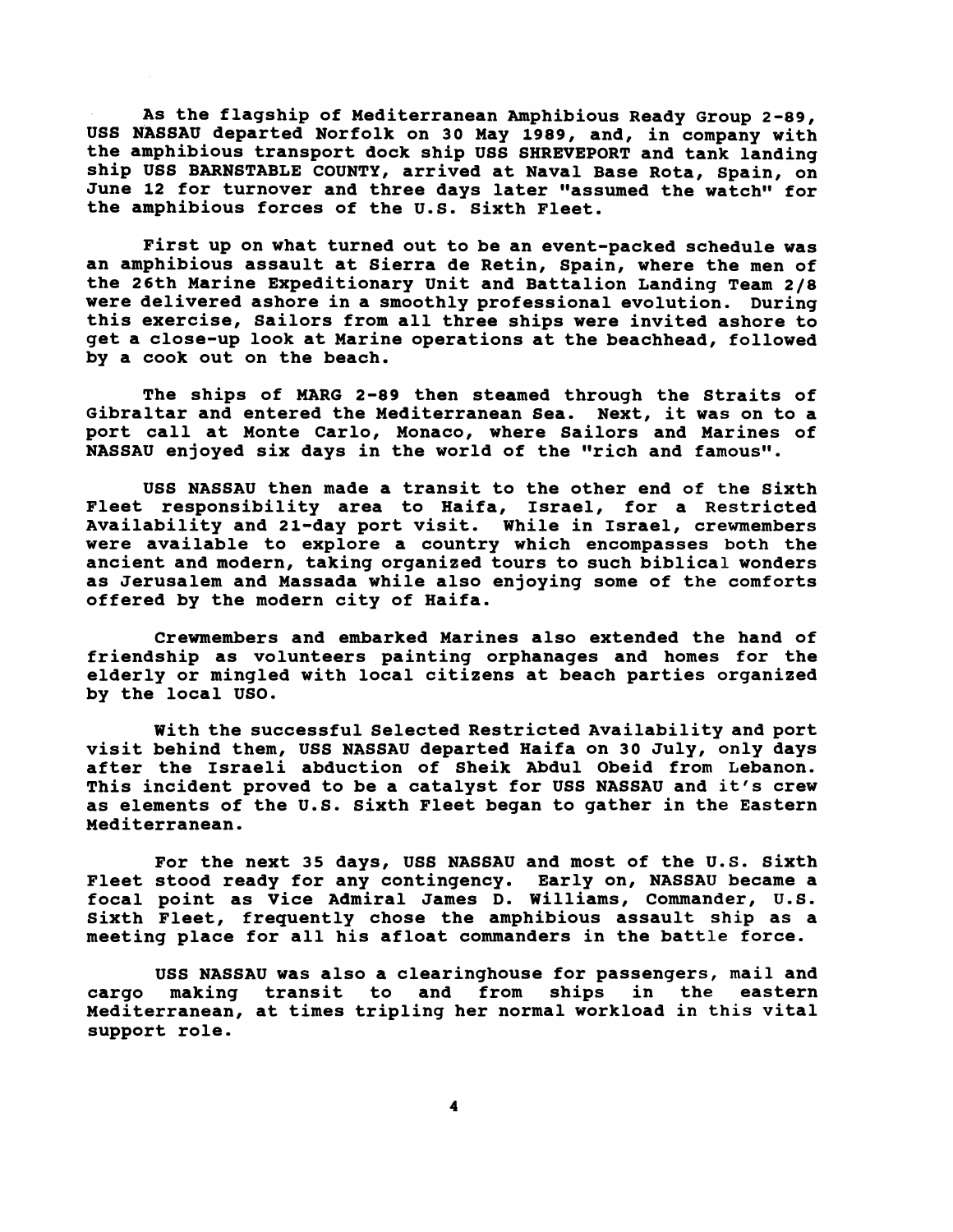**As tensions in the Middle East gradually resumed their**  previous status quo, USS NASSAU took the opportunity to make a **brief seven-day port call at Naples, Italy, for some well deserved**  Organized tours were offered to Rome (where **200 uniformed Sailors and Marines enjoyed a Papal audience), Pompeii, Vesuvius and other Italian sights. US8 NASSAU also hosted Admiral J.T. Howe, Commander in Chief, U.S. Naval Forces Europe, and officiated a spectacular "sunset paradew ceremony ny USS NASSAU Sailors and Marines for over 80 local and NATO dignitaries while the ship was moored to two buoys outside the Naples harbor seawall.** 

**Refreshed, USS NASSAU'S crew, staff and embarked Marines put to sea again, this time in support of DISPLAY DETERMINATION '89, one of the Sixth Fleet's most complex and prestigious exercises. During this exercise, USS NASSAU was selected by Carrier Task Force Commander as best ship of the exercise.** 

**After conducting amphibious training operations in Turkey,**  not far from the disastrous British amphibious operation at **Gallipoli during World War I, USS NASSAU headed west and out of the Mediterranean Sea. They arrived at Lisbon, Portugal, for a brief repair period before taking part in the Portuguese Marine and Naval exercise "GALERA '89".** 

Embarking Portuguese "Fuzileros" and landing them by **helicopter ashore, NASSAU headed for Naval Base Rota, Spain again for a three-day stay and, more importantly, to turnover with the helicopter assault ship USS IWO JIMA and the ships of Mediterranean Amphibious Ready Group 1-90.** 

**The final hurdle of the deployment came as USS NASSAU successfully completed an Operational Propulsion Plant Examination during the transit across the Atlantic Ocean. NASSAU returned to homeport in Norfolk, VA on 10 November 1989.** 

**After a well deserved leave and upkeep period, USS NASSAU was notified it had been selected by Commander, U.S. Surface Force, Atlantic Fleet, as the top LHA/LPH for the battle efficiency competitive cycle ending in September 1989, earning the ship it's**  second Battle "E" in ten years of commissioned service.

**With a brief underway period at the end of January, US8 NASSAU left in early February for operations in the Caribbean Sea- operations that ultimately resulted in supporting a summit meeting between President Bush and the leaders of three South American countries to discuss the worldwide peril. In a brief radio address to the men of the USS NASSAU, President Bush thanked USS NASSAU'S crew for their untiring efforts and commended them on a job well done.**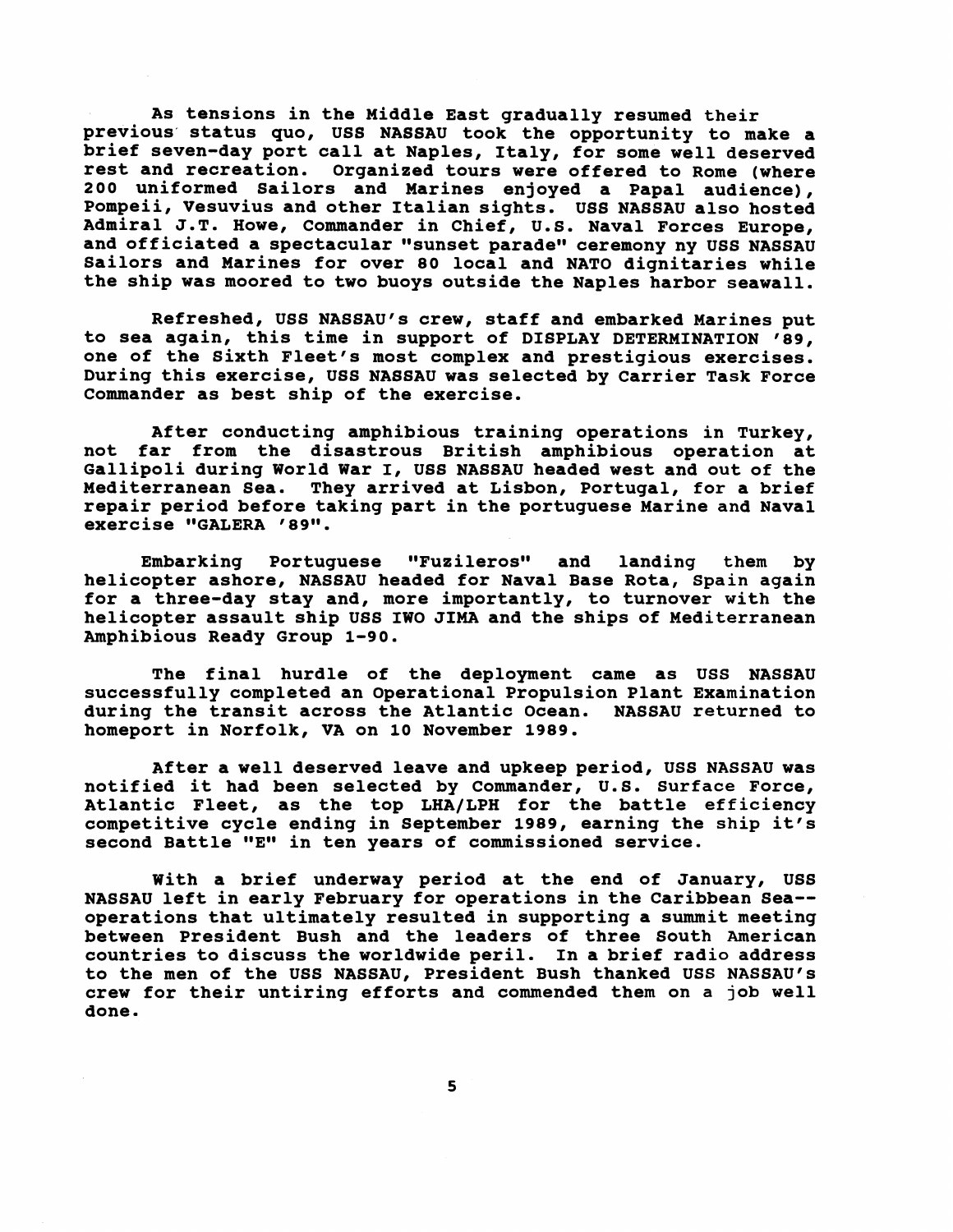"Thank you for what you're doing," he said. "Not just for **this special mission that brought comfort to all of us who were a part of it here, but what you do every single day in defense of the greatest country on the face of the earth. God bless you all!"** 

**This was fitting testimony to the enduring professionalism**  of the ship that "does it all".

**Captain Jack Dow reported as the eight Conmanding Officer of USS NASSAU (LHA 4) on 7 April 1990, and the general amphibious assault ship's crew immediately demonstrated their abilities to the Naval War College graduate during underway training in the Virginia Capes Operating Area.** 

**On 23 April, USS NASSAU departed for the Caribbean for the ship's first assignment with Captain Dow at the helm. Carrying a full contingent of Marines of the 4th Marine Expeditionary Brigade, NASSAU participated in Exercise OCEAN VENTURE.** 

**The ship's Combat Systems Department personnel displayed their skills in qualification at the Vieques Naval Gunfire Range in Puerto Rico during this exercise. USS NASSAU'S qualification score for the two-day gun-shoot was 96.2 percent, the highest score ever recorded by an LHA at that facility. With these accomplishments completed, the NASSAU crew enjoyed a brief visit to their ship's namesake of Nassau in the Bahamas.** 

**August 1990 brought another chance for training as USS NASSAU headed south to Morehead City, NC, for TYPE COMMANDER'S AVAILABILITY TRAINING (TCAT). This training was designed for upcoming exercises scheduled for TEAMWORK '90. During the 12 days of TCAT, USS NASSAU'S Deck Department achieved another milestone as the ship received Air Cushioned Landing Craft (LCAC) into the well deck for the first time. But as the USS NASSAU returned to Norfolk, world events unfolded and cancelled plans for TEAMWORK '90.** 

**After Iraq invaded, Kuwait on 2 August, the USS NASSAU mobilized and onloaded** -- **the fastest in U.S. Naval history** -- **in**  preparation of what would become OPERATION DESERT STORM. **NASSAU departed 18 August as flagship for the 17-ship AMPHIBIOUS GROUP TWO under the command of Rear Admiral J.B. LaPlante. After embarking with the 4th Marine Expeditionary Brigade under the command of Major General Harry W. Jenkins Jr., the amphibious group set sail for the Middle East.** 

**USS NASSAU arrived in the Gulf of Oman in the early September and remained on station awaiting further tasking. The ship prepared for all contingencies while the amphibious group conducted rehearsals for exercise SEA SOLDIERS I-IV.**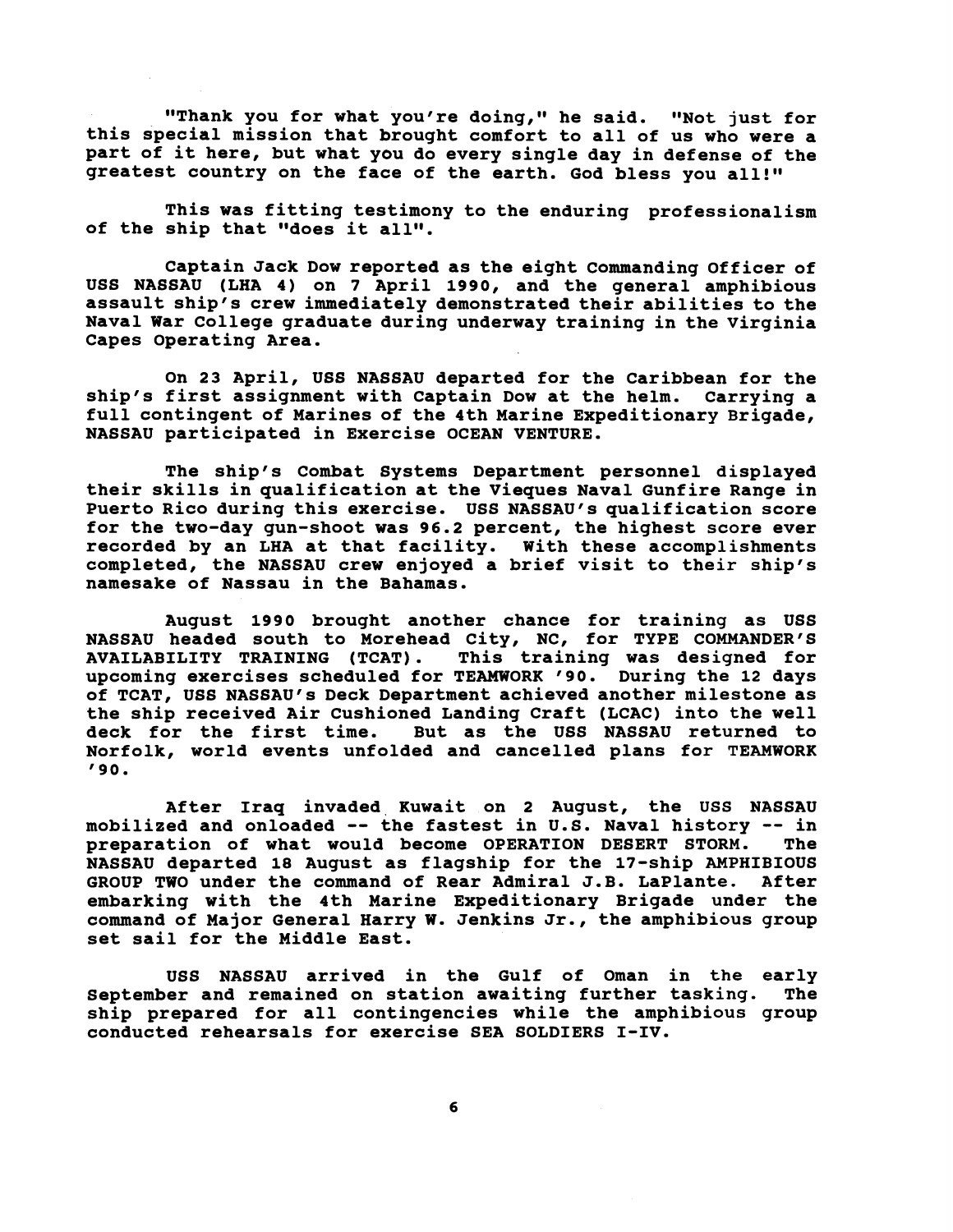**After 99 consecutive days at sea, Captain Dow pulled uss NASSAU into Abu Dhabi, United Arab Emirates, for a well deserved liberty port. Although NASSAU's Sailors and Marines spent liberty port. Although NASSAU'S Sailors and Marines spent Thanksgiving Day thousands of miles away from their homes and families, they had a holiday few would forget. USS NASSAU hosted President George Bush and First Lady Barbara Bush for a Thanksgiving Day service. The President brought along a contingent of influential members of Congress, including speaker of the House Tom Foley, Senate Majority Leader George Mitchell, House Minority Leader Bob Michel and Senate Minority Leader Bob Dole.** 

**USS NASSAU crew finished out 1990 in Dubai, U.A.E., spending Christmas and New Year's Day in Dubai shipyard. Sailors and Marines contacted families, searched for presents and relaxed while**  Captain Dow ensured USS NASSAU's highly tasked engineering spaces **accomplished repairs assuring the ship would be ready for all tasking.** 

**As the 15 January 1991 deadline for the pullout of Iraqi forces from Kuwait approached, USS NASSAU moved into the Persian Gulf and remained poised for the largest amphibious assault since World War 11. When OPERATION DESERT STORM began and intensified, USS NASSAU played a major role in deception operations and maneuvers intended to confuse Iraqi forces, which led to be a key element in the successful liberation of Kuwait. During OPERATION DESERT STORM more than 250 combat missions were flown by Marine AV-8B Harrier aircraft from USS NASSAUfs flight deck, marking the first time in history that combat sorties were flown from an LHA-1 class ship.** 

**As the Gulf War ended, USS NASSAU sailed to Haifa, Israel, for a short visit after completion of it's mission in OPERATION DESERT STORM. The Israeli people opened their arms and hearts to USS NASSAU'S Sailors and Marines. While in Haifa, the ship was treated to tours, a children's parade, folklore dancers, a fashion show and a host of other services sponsored by the local USO. The**  eight month deployment ended on April 20,1991 when the ship **returned to Norfolk, VA, to an enthusiastic "Heroes" reception.** 

**After a month of standdown, which allowed USS NASSAU Sailors to take leave and to be with their families, the amphibious assault ship steamed to New York City's Fleet Week Celebration in early June. Free professional baseball games, Broadway shows and a massive fireworks display were just a few of the many events**  Sailors enjoyed. During the "Parade of Heroes", USS NASSAU Sailors **marched with pride down Broadway in a cascade of tickertape and confetti as thousands of patriotic Americans cheered and waved flags in support of our nation's armed forces. USS NASSAU departed New York City on 16 June to prepare for the ship's maintenance and repair period in the Norfolk Naval Shipyard, Portsmouth, VA.**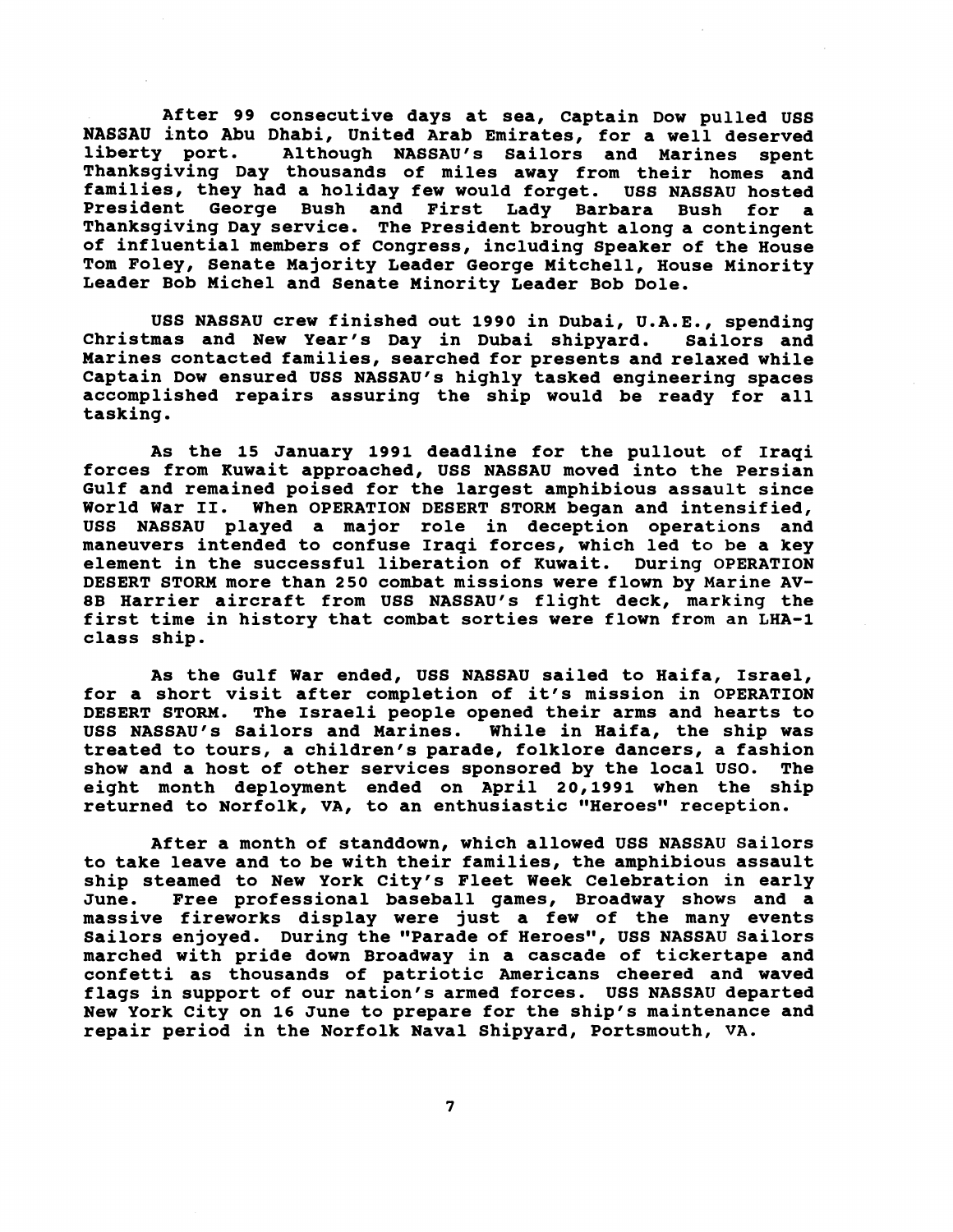**During the Selected Restricted Availability (SRA), US6 NASSAU underwent. more than 95 major jobs that cost approximately 23 million dollars. The USS NASSAU Engineering Department contained the bulk of the work package which included work done on the boilers, damage control panels, aircraft elevators and the sterngate. Combat Systems Department required work on the Close-In-Weapons System (CIWS), MK 45 gun mounts and numerous ammunition holding areas were overhauled. New Planking in the well deck was one of the various jobs that kept Deck Department busy. AIMD,**  Communications and Air Departments were also involved with major **work being done in their areas by shipyard workers.** 

Toward the end of USS NASSAU's shipyard period, the ship **completed several major inspections, most notably the Command Inspection, Supply Management Inspection, Engineering Material Assessment and Light-off Exam. The USS NASSAU passed every evolution with flying colors due to the dedicated efforts of USS NASSAU Sailors who worked many extra hours and weekends. On 5 December, upon completion of the SRA, USS NASSAU left the yards for nine days of Sea Trials, Ammunition Onloads and Virginia Capes Operations.** 

On 11 January 1992, less than a week after the crew's return **from a holiday leave and standdown period, Captain Dow relinquished command of the USS NASSAU to Captain Richard J. McCarthy during a traditional change of command ceremony held in the ship's hangar bay.** 

**In March 1992, USS NASSAU again demonstrated the ability to work as a team during the NATO Exercise "TEAM WORK". embarked more than 1000 staff Sailors and Marines and again acted as the flagship for both COMPHIBGRU TWO and the 4th Marine**  The TEAM WORK '92 exercise consisted of **more than 14 U.S. Navy ships and 18,000 Atlantic Fleet Sailors and Marines participating in multi-national exercise operating in the Norwegian Fjords. Joining U.S. forces were those of eight NATO nations-- Belgium, Canada, Denmark, Germany, the Netherlands, Norway, Portugal and the United Kingdom. They returned to their homeport in Norfolk, VA, and remained there until August. USS NASSAU got underway, up the Elizabeth River, to begin a twelve month, \$115 million Complex Overhaul at Norfolk Naval Shipyard,**  The overhaul included the **installation of the Rolling Airframe Missile (RAM) system and major communications improvements.** 

**US8 NASSAU departed the shipyard for sea-trials on September 23rd 1993 for three days. Just four days after arriving at Norfolk Naval Base on the 26th, they found themselves again getting underway to evade Hurricane Fredrick. USS NASSAU remained at sea for three more days and returned to port unscathed. On October 1, they departed for GTMO**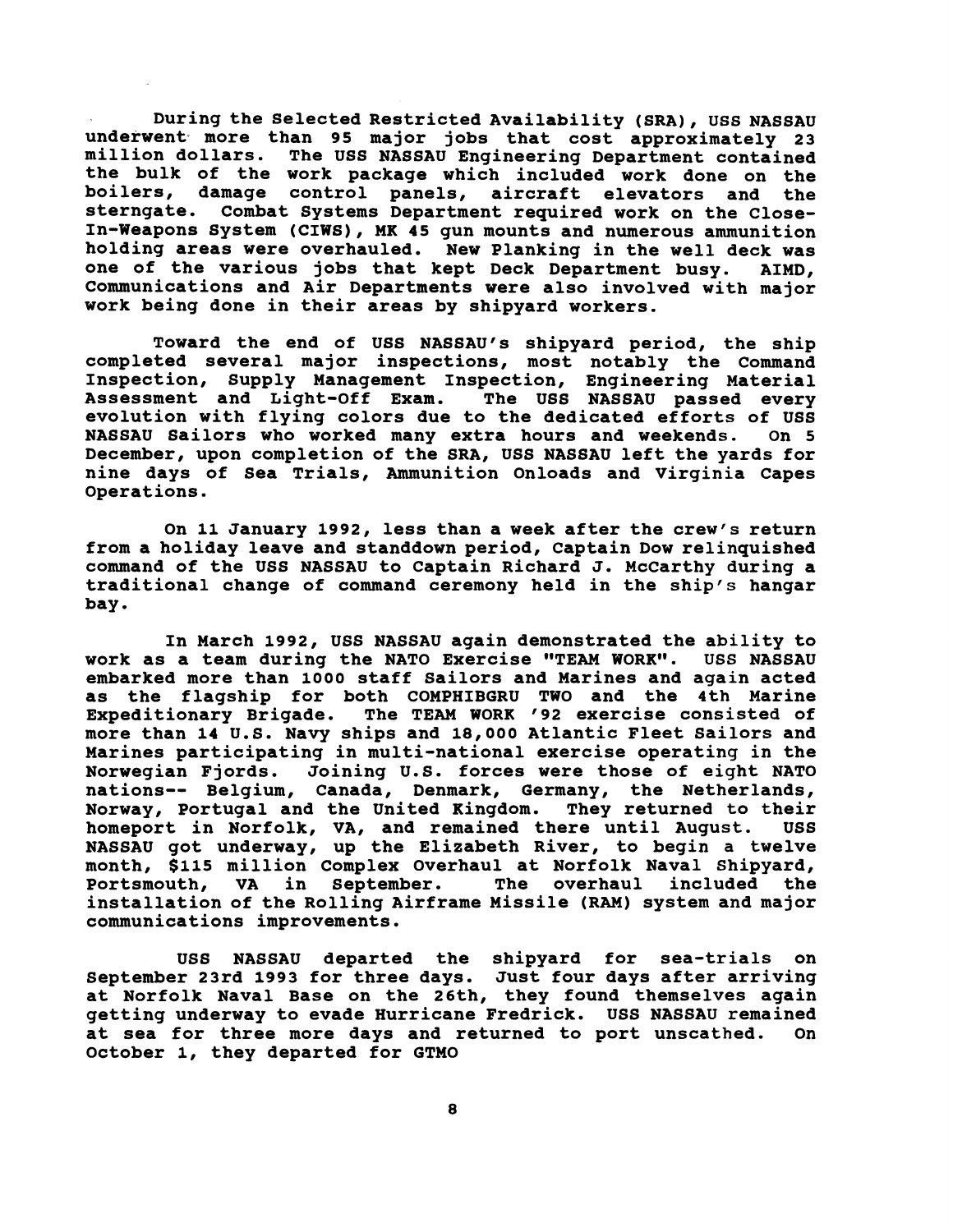**for refresher training. While operating in the Caribbean, USS**  NASSAU proved it's ability to perform it's secondary mission in **providing logistics support for the United Nations forces who were enforcing the embargo against Haiti. During OPERATION SUPPORT DEMOCRACY, USS NASSAU performed it's readiness capabilities as it was called upon to serve as flagship for Commander Joint Task Force-120. Within hours Marine troops, helicopters and landing craft units from Marine Forces Caribbean embarked. USS NASSAU combined practiced contingency operations for possible evacuations of U.S. citizens and shipboard drills with the Fleet Training Group.** 

**They returned to Norfolk, VA on 20 December on a 96-hour alert to afford the crew a holiday time period with families and friends. USS NASSAU remained on the alert until the end of the year.**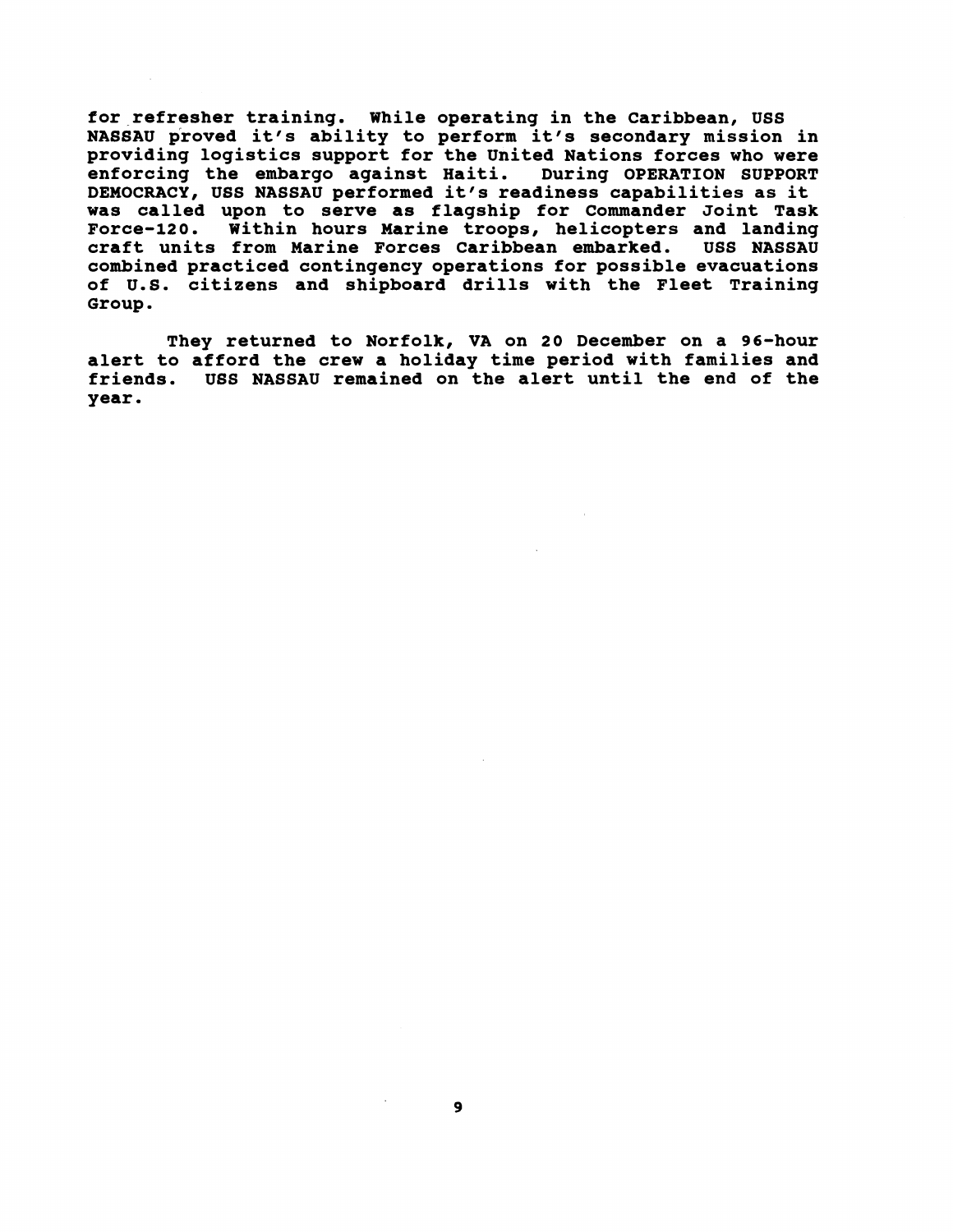### **THE FOLLOWING IS A STATISTICAL SUMMARY OF EVENTS ABOARD USS NASSAU (LHA 4) FOR CALENDAR YEAR 1994**

|  | Days Underway                          | 185 |
|--|----------------------------------------|-----|
|  | # of Vertical Replenishments (Lifts)   | 903 |
|  | # of Connected Replenishments          | 19  |
|  | # of Well Deck operations (Evolutions) | 81  |
|  | # of Amphibious Assault landings       | 8   |

### **ENGINEERING STATISTICS**

| Hours steamed           | No. 1 Boiler - $4070.7$ Hours<br>No. 2 Boiler $-3710.9$ Hours |
|-------------------------|---------------------------------------------------------------|
| Fuel consumed           | 8,390,553 Gallons                                             |
| Potable water distilled | 510,000 Gallons                                               |
| Feed water distilled    | 637,500 Gallons                                               |

### **MEDICAL STATISTICS**

| Sickcall visits            | 2026 |
|----------------------------|------|
| Physical exams             | 340  |
| Immunizations              | 3036 |
| Pharmacy prescriptions     | 5102 |
| Audiograms                 | 1006 |
| Radiology series conducted | 973  |
| Laboratory procedures      | 6323 |
| Ward admissions            | 125  |
| Surgeries                  | 73   |
| Medevacs                   | 65   |
|                            |      |

### Total value of major medical equipment items: \$ 760,000.00

(approximate)

### **EQUIPMENT ITEMS INCLUDE:**

| $(1)$ X-ray rooms        | 104,000.00   |
|--------------------------|--------------|
| (2) Anesthesia machines  | 60,000.00    |
| (3) Blood Cell Counter   | 14,000.00    |
| (4) EKG machine          | 10,000.00    |
| (5) ProPak monittors(20) | 7,000.00 ea. |

Additionally, there were 22 lateral transfers of patients from other ships and units to NASSAU for inpatient care. Frozen Bllod Program, during "AGILE PROVIDER" exercise, produced 102 units of degylcerized units of blood. This notable achievement surpasses USACOM's goal of 72 processed units by 45%. Conducted a successful Mass Casualty Drill handling 50 patients during SOCEX.

### **AIR DEPARTMENT STATISTICS**

| Embarked Flight Hours Day/Night | 1404/600          |
|---------------------------------|-------------------|
| Fixed Wing Landings Day/Night   | 224/Zero          |
| Helo Landings Day/Night         | 9364/4490         |
| Evolutions using NVG's          | 896               |
| Aviation Fuel consumed          | 1,161,455 Gallons |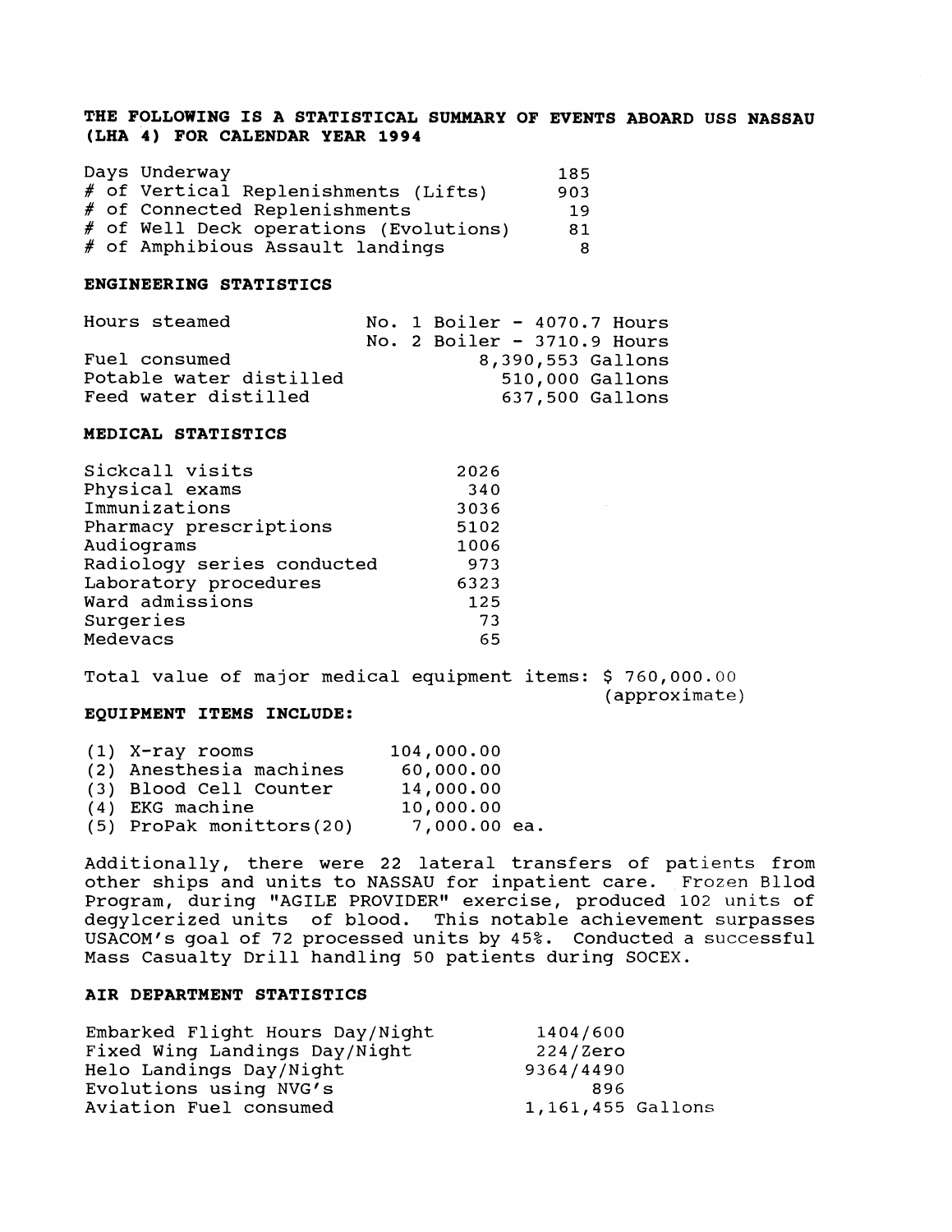## **CHRONOLOGY OF SIGNIFICANT EVENTS USS NASSAU JANUARY-DECEMBER 1994**

 $\label{eq:2.1} \frac{1}{\sqrt{2}}\sum_{i=1}^n\frac{1}{\sqrt{2}}\sum_{j=1}^n\frac{1}{\sqrt{2}}\sum_{j=1}^n\frac{1}{\sqrt{2}}\sum_{j=1}^n\frac{1}{\sqrt{2}}\sum_{j=1}^n\frac{1}{\sqrt{2}}\sum_{j=1}^n\frac{1}{\sqrt{2}}\sum_{j=1}^n\frac{1}{\sqrt{2}}\sum_{j=1}^n\frac{1}{\sqrt{2}}\sum_{j=1}^n\frac{1}{\sqrt{2}}\sum_{j=1}^n\frac{1}{\sqrt{2}}\sum_{j=1}^n\frac$ 

| JANUARY         | $1 - 7$         | Inport Norfolk as Ready ARG for OPERATION<br>SUPPORT DEMOCRACY (HAITI)                    |
|-----------------|-----------------|-------------------------------------------------------------------------------------------|
|                 | 8               | Relieved as Ready ARG; CTF-120 disembarks                                                 |
| <b>FEBRUARY</b> | $1 - 9$         | Underway enroute New Orleans                                                              |
|                 | $9 - 17$        | Inport New Orleans                                                                        |
|                 | 17 <sub>2</sub> | Underway from New Orleans enroute GTMO                                                    |
|                 | 21              | Arrived GTMO; offload LCU for USS KEARSARGE                                               |
|                 | 22<br>26        | Underway from GTMO; enroute Norfolk<br>Arrived Norfolk                                    |
| MARCH           | 11              | Underway                                                                                  |
|                 | $15 - 17$       | OPPE                                                                                      |
|                 | 18              | Return to Port (OPPE Incomplete)                                                          |
|                 | 22              | Underway (To Complete OPPE)                                                               |
|                 | 24              | OPPE                                                                                      |
|                 | 25              | Return to Port                                                                            |
|                 | 28              | Underway for Phibltt                                                                      |
|                 | $28 - 30$       | Phibltt; 30th Antenna Radiation Patterns                                                  |
|                 | 31              | AV-8B Operations                                                                          |
| APRIL           | $\mathbf{1}$    | Return to Port                                                                            |
|                 | $4 \quad$       | Underway                                                                                  |
|                 | $4 - 7$         | CSTG Training                                                                             |
|                 | 8               | Return to Port                                                                            |
|                 | 15              | CHANGE OF COMMAND                                                                         |
|                 | 18              | Underway                                                                                  |
|                 | 19              | Anchored Vicinity Morehead City, NC; onload<br>22nd MEU equipment and personnel via LCU   |
|                 | $19 - 25$       | TCAT (Type Commander's Amphibious Training)                                               |
|                 | 25              | Commence "AGILE PROVIDER" Exercise                                                        |
|                 |                 | Flight Evolutions - Day: 1,444 Night: 310<br>$AV-8B: 244$                                 |
|                 | 29              | RAS with USNS Kanawah; received 336,000<br>gallons of JP-5                                |
|                 |                 |                                                                                           |
| MAY             | 5               | RAS with USNS KANAWAH                                                                     |
|                 | 6               | Return to Port                                                                            |
|                 | 6 May-1 June    | Inport Norfolk; IMAV SIMA Norfolk                                                         |
|                 | 11              | Quality of Life Inspection                                                                |
|                 | $16 - 20$       | CSTG Visit (TSTA II) and LMA Inspection                                                   |
|                 | 24              | Hosted Aviation Readiness Review Conference                                               |
|                 | Assist Visits:  | Explosive Safety; Dental Readiness                                                        |
|                 |                 | Magazine Sprinkler Review; Laundry Assist<br>Shipboard Crane Improvement; CNSL PQS Assist |
| JUNE            | $\mathbf 1$     | Underway for CSA                                                                          |
|                 | 3               | Return to Port                                                                            |
|                 | 6.              | Underway ACE Workups                                                                      |
|                 |                 |                                                                                           |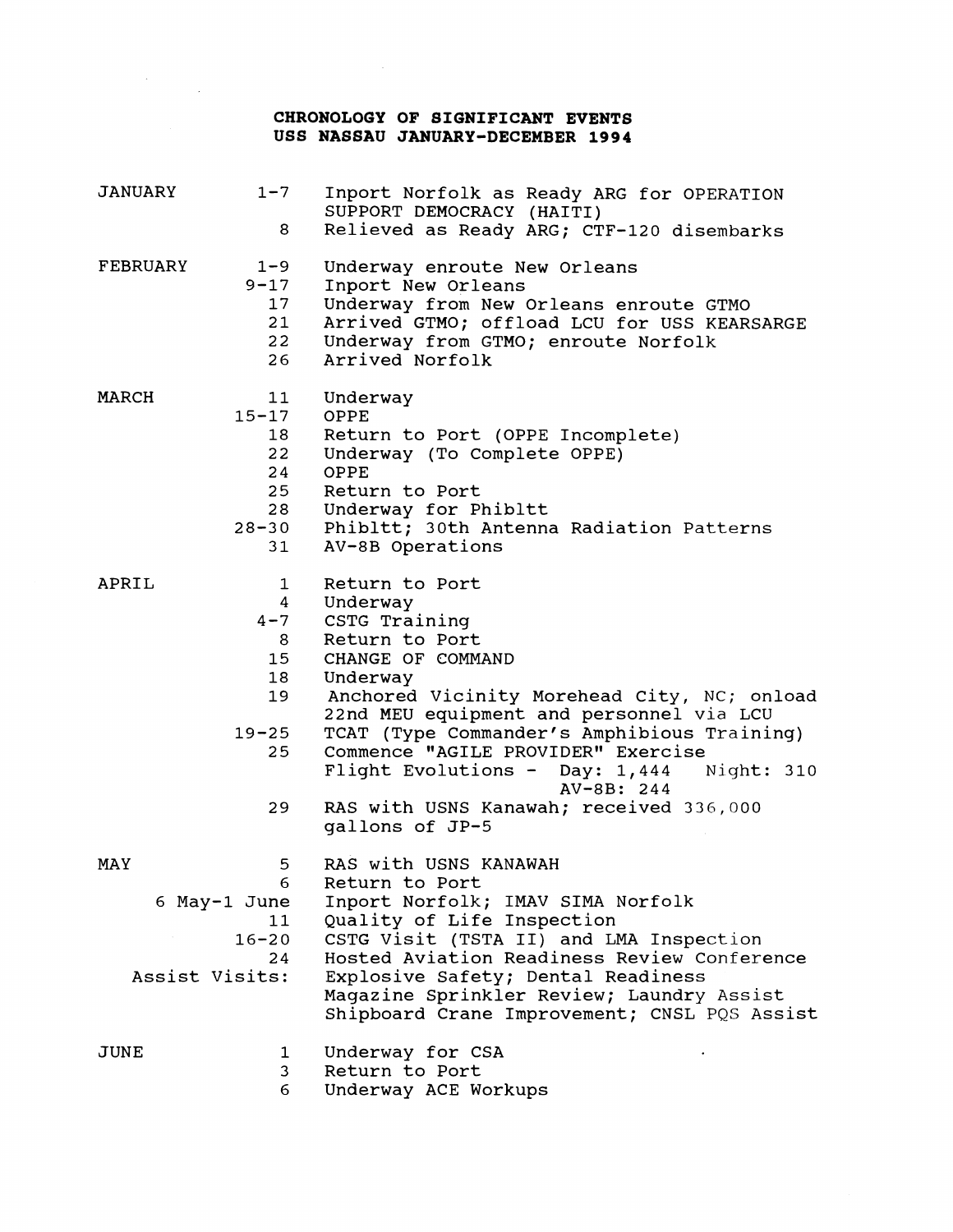- $7\phantom{.0}$ BASCOLEX (Helo/AAV Ops) 250 USMC Officers
- 8 RAS ISO Joint Logistics CDR's Conference (USS SAVANNAH)
- $21$ Arrived Onslow Bay, NC; Offload 22 MEU; Underway for Lynnhaven Anchorage
- 22 Arrived Lynnhaven Anchorage; Received 600 guests for Dependents Cruise; Returned to Norfolk (Late P.M.)
- 24 Hosted TCAT Mid Planning Conference Hosted WWII Reunion Group (USS Warhoop LST 356)
- Hosted German Flag Officer tour (A.M.); 28 Underway for Boston (Embarked LCU and CH-46 enroute)
- 30 Arrived Boston, Ma. for Harborfest '94 participation

Underway from Boston 5

- 6 Debarked LCU/Fly off CH-46; Returned to Port (Unsuccessful attempt to go pierside due to high winds in P.M., anchored)
- Returned to Port 7
- NATO Secret Control Point Inspection 8 Visit by CPG4 RADM (S) Cole
- $11 15$ ASRR, CSRR (Phase I), Industrial Hygiene Survey
	- $13$ Main Embark Conference  $(13 - 15)$ Initial Habitability Inspection (Non-Reportable); Dental Readiness Exam
	- COMPHIBGRU TWO visit ship 14
	- 19 Brig Certification
	- $21$ Single Sailor Pre-Deployment Brief(1230) Pre-Deployment Brief for couples (P.M.)
	- 25 Embark LANTRAMID I11 Midshipmen; Embark Reserve Intelligence Officers for 14) days training
	- JTG 95 Phase 1/11 Pre Sail Conference; 26 TCAT Pre Sail Conference
	- Embark COMPHIBGRU 4; TCAT advance party 27 arrives
	- Underway for TCAT; Conducted small boat 28 attacks on transit to anchorage; Embark 4 LCU's; Ordered to return to Norfolk to effect repairs to ship's #2 Main Engine
	- 29 Anchored G-3 anchorage(A.M.); returned pierside (Early P.M.) for repairs
- AUGUST
- Pierside Fast Cruise (A.M.); Underway (P.M.) 1 to continue TCAT
- 3 FAS with USS Savannah
- Embark CPG 4 staff; PHIBGRU TWO visits  $\overline{4}$

JULY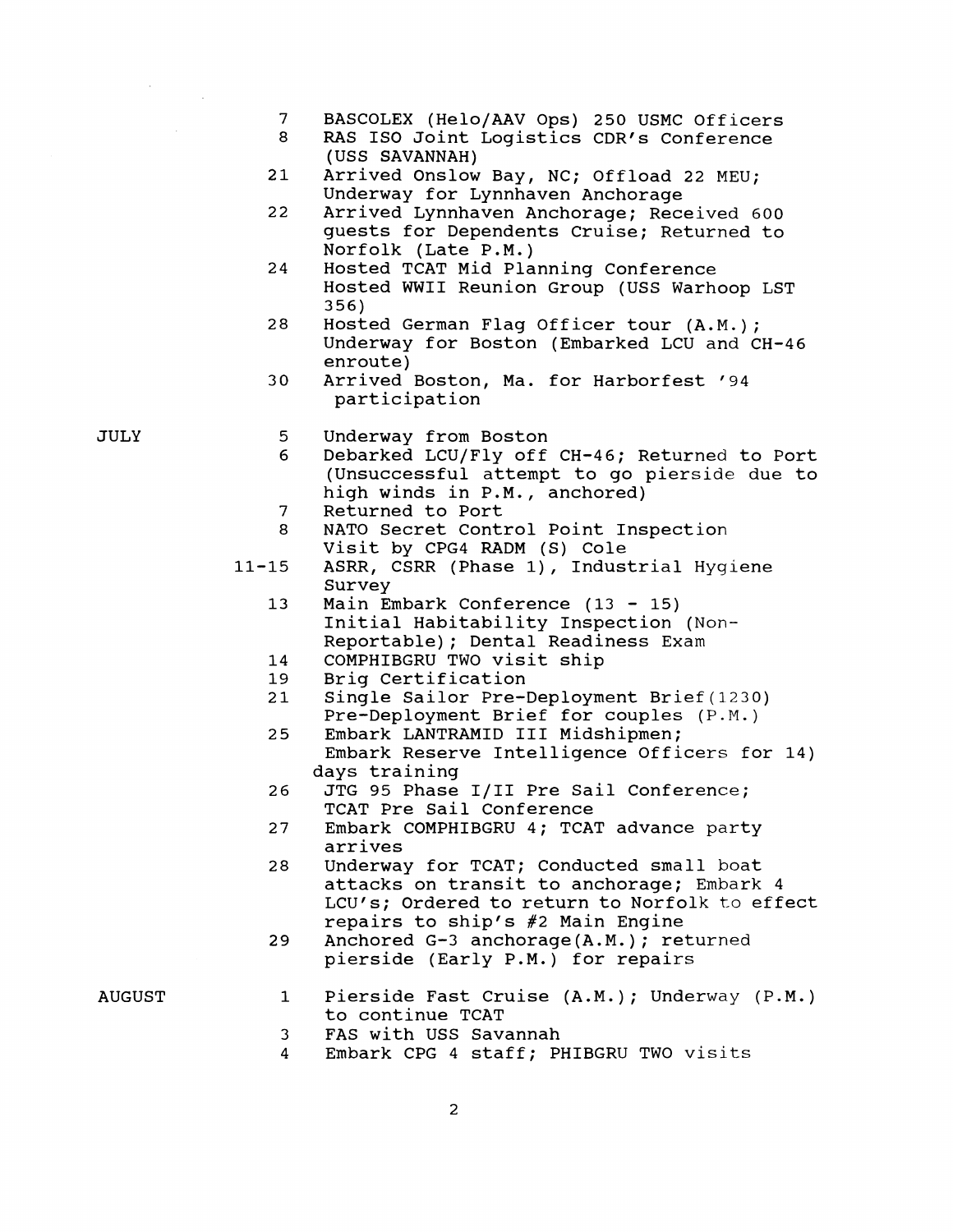|           | 5.              | 22 MEU Advance arrives                                 |
|-----------|-----------------|--------------------------------------------------------|
|           | 7 <sup>7</sup>  | Underway: TCAT complete; COMEX JTF 95                  |
|           | 8               | Integration Exercise                                   |
|           |                 | Embark RADM Cole (CPG 4); JTG - 95 Phase I<br>Work ups |
|           | 10 <sub>1</sub> | Amphibious Assault                                     |
|           | 11              | Amphibious Assault; Received visit from                |
|           |                 | COMIKEBATGRU (RADM Murphy)                             |
|           | 18              | FAS with USNS John Lenthall                            |
|           | 19              | Anchored/debarked 4 LCU's at Lynnhaven                 |
|           |                 | Anchorage (Early P.M.); Returned to Norfolk            |
|           | 22              | Commenced CSRR Phase II                                |
|           | 23              | CPG 2 breaks flag on NASSAU;                           |
|           |                 | Underway for ammo anchorage                            |
|           | 25              | Ammo onload complete; Returned to Port                 |
|           | 29              | Underway for CSRR Phase II; BGIT                       |
|           |                 | (TACTRAGRULANT)                                        |
|           |                 |                                                        |
| SEPTEMBER | $\mathbf{1}$    | CSRR Phase II complete; Returned to Port               |
|           | 6               | Underway JTG - 95 Phase III Workups                    |
|           | $7^{\circ}$     | Load 22nd MEU at Onslow Bay                            |
|           | $13 - 16$       | <b>SOCEX</b>                                           |
|           | $17 - 22$       | JTG 95 - 1 FLEETEX                                     |
|           | 23              | Offload 22nd MEU at Onslow Bay                         |
|           | 24              | Returned to Port, Norfolk                              |
|           | $25 -$          | Begin POM Period (Ready Duty ARG: 24-30SEP)            |
|           | 26              | Begin Pre Deploy IMAV                                  |
| OCTOBER   | 11              | Pre Deploy IMAV complete                               |
|           | 18              | POM Period ends                                        |
|           | 20              | Underway Mediterranean Deployment (MARG 1-95)          |
|           |                 |                                                        |
| NOVEMBER  | $\mathbf{2}$    | RAS/FAS/CONREP with USS Detroit                        |
|           | 3 <sup>7</sup>  | Anchor Rota, Spain; COMSIXTHFLT conducts               |
|           |                 | inchop brief; USS GUAM ARG turnover brief              |
|           | 4               | IMAV arrival brief on board USS PUGET SOUND;           |
|           |                 | shift pierside from anchorage                          |
|           | 7               | Underway (Ops East LANT); CAPEX (USMC                  |
|           |                 | Training ashore - Helo Raid)                           |
|           | 8               | Arrive Lisbon, Portugal; IMAV with USS PUGET           |
|           |                 | SOUND $(8-10$ Nov)                                     |
|           | $11 - 14$       | Underway from Lisbon (Ops West Med)                    |
|           | 15              | Arrive Toulon, France; Run Degaussing; USMC            |
|           |                 | Training ashore (MAYFLOWER 95)                         |
|           | 23              | Begin backload of USMC (Unscheduled recall)            |
|           | 24              | THANKSGIVING; Backload continues                       |
|           | 26              | Backload complete                                      |
|           | 27              | Underway enroute to Adriatic Sea                       |
|           | 30 <sub>o</sub> | Arrived Adriatic Sea for OPERATION DENY                |
|           |                 | FLIGHT, SHARP GUARD and SAR/CSAR mission               |

 $\overline{3}$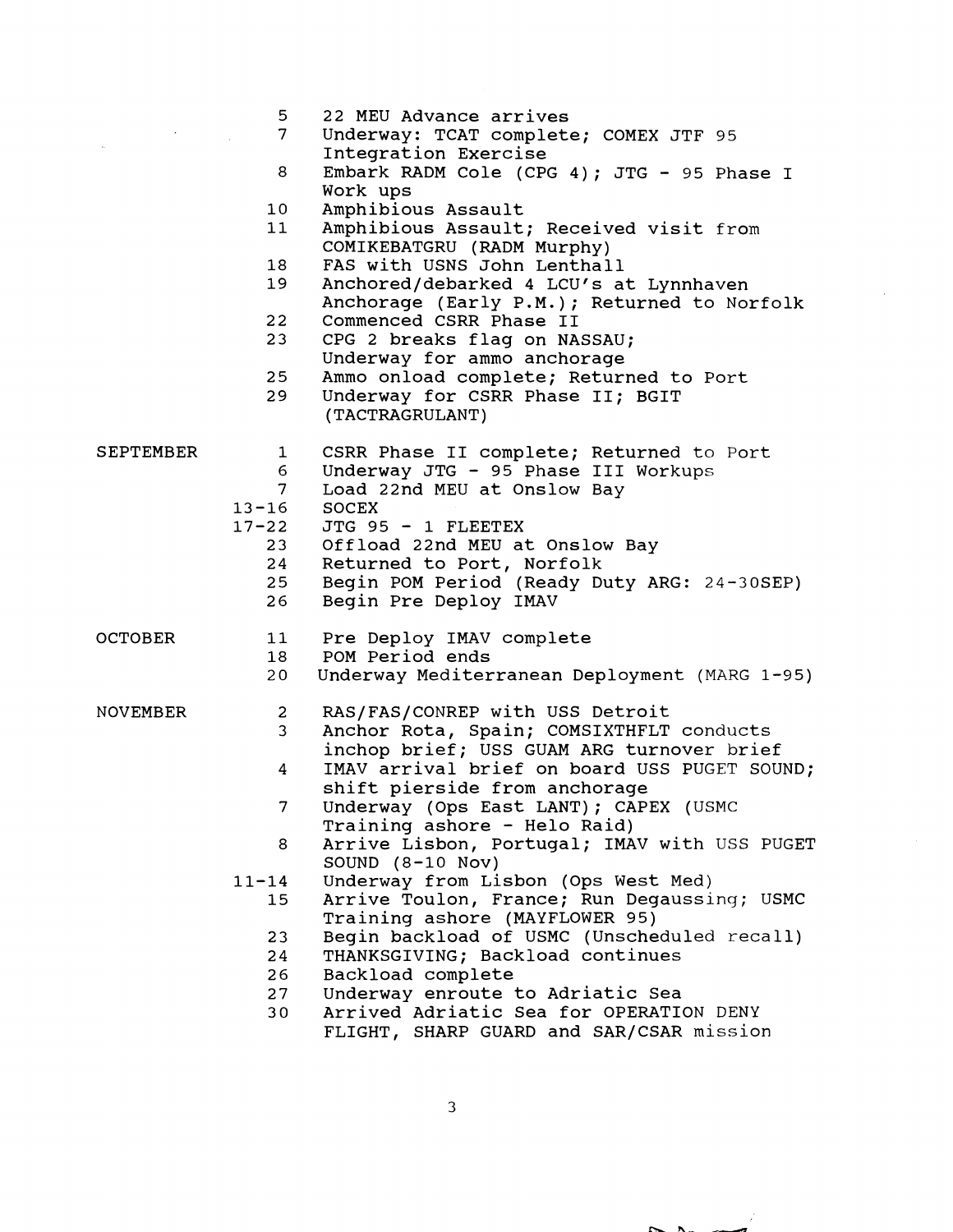$\mathcal{L}_{\mathcal{A}}$ 

- **DECEMBER 16 Arrived Malaga, Spain** 
	- **19 Underway from Malaga, Spain (West Med Ops)** 
		- **23 Arrived Barcelona, Spain**
		- **25 CHRISTMAS**
		- **27 Underway (Late P.M.) enroute Adriatic Sea**

 $\bar{\mathbf{v}}$ 

**31 Arrive Adriatic Sea for operations**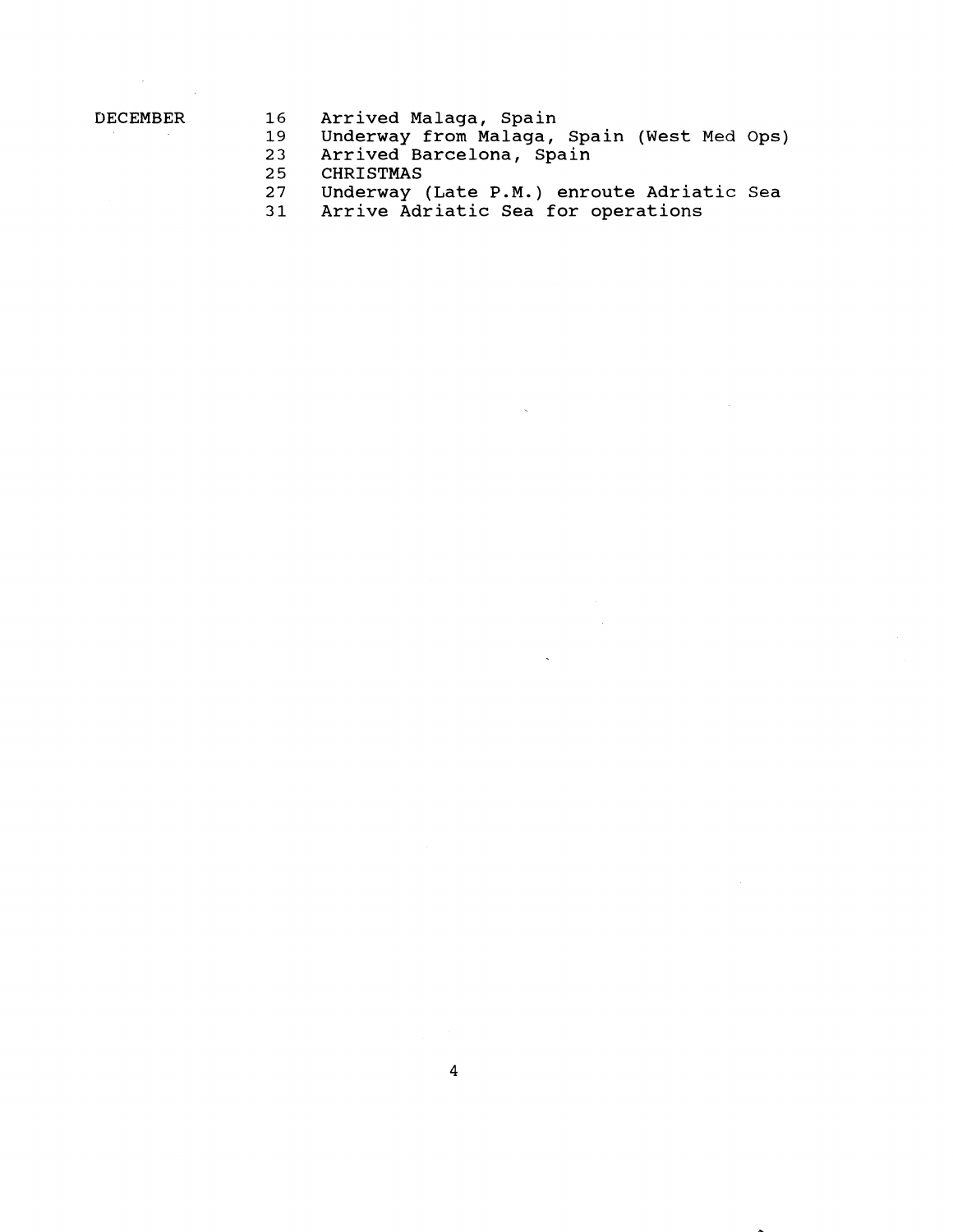### **USS NASSAU (LHA-4) NARRATIVE 1 JAN** - **31 DEC 1994**

As the new year began, NASSAU, moored at Naval Station, Norfolk, Virginia, remained under the command of COMSECONDFLT for Haitian contingency operations. Enjoying a safe and restful Christmas and New Year's holiday period, the ship was on a 96 hour alert as the ready duty amphibious flagship for Operation Support Democracy. USS NASSAU served as flagship for Commander, Task Force 120, commanded by RADM Hal W. Gehman. On 8 January, USS NASSAU was notified by COMSECONDFLT that their services were no longer required. Commander Task Force 120 then departed and broke his flag aboard the USS EISENHOWER for the remainder of Operation Support Democracy.

USS NASSAU remained inport until 1 February. The ship got underway for New Orleans, Louisiana. USS NASSAU served as a floating barracks for nearly 1,700 Midshipmen, ROTC and JROTC cadets participating in many of the Mardi Gras parades. It also proved to be an excellent opportunity for the crew of USS NASSAU to enjoy some well deserved liberty. Arriving on the 9th, USS NASSAU opened up for general visiting and received nearly 10,OOo during the week long port call. The ship provided a wide array of displays showcasing USS NASSAU'S many capabilities. Departing on 17 February, USS NASSAU headed down the Mississippi River, through the Gulf of Mexico to Guantanamo Bay, Cuba. On the 21st, they anchored and dropped off a Landing Craft Unit (LCU) for the USS KEARSARGE, and was underway the following day for Norfolk, Virginia. USS NASSAU arrived at Naval Station, Norfolk, Virginia the evening of the 26th to family and friends.

On 11 March, USS NASSAU was underway to the Virginia Capes (VACAPES) for Operational Propulsion Plant Examination (OPPE). As the examination began, it was discovered that the number one boiler had a major discrepancy. It had a leaking safety that had to be fixed. With the OPPE incomplete USS NASSAU, returned to port on the 18th to undergo repairs. USS NASSAU got underway on the 22nd to be reinspected. After the successful completion of OPPE USS NASSAU returned to port on the 24th. On the 25th, USS NASSAU was underway for amphibious training and some AV-8B flight operations and returned to port on 1 April.

USS NASSAU got underway again for Combat Systems Training Group (CSTG) training on 4 April. Completing this successful mission, USS NASSAU returned to port the morning of the 8th. 15 April, CAPT M. T. Vanderberg relieved CAPT R. J. McCarthy as the tenth Commanding Officer of USS NASSAU in a ceremony in the hangar bay. RADM Leonard F. Picotte served as the guest speaker. The 18th found USS NASSAU underway for Morehead City, North Carolina where 22nd MEU personnel and equipment were onloaded for TYPE COMMANDER'S AMPHIBIOUS TRAINING (TCAT) AND OPERATION "AGILE PROVIDER". The Air Combat Element (ACE) flew a total of 1,754 sorties, with the AV-8B Harrier jets flying 224 of them. Following a refueling-at-sea(RAS) , on 29 April, USS NASSAU completed it's training and returned to port on 5 May.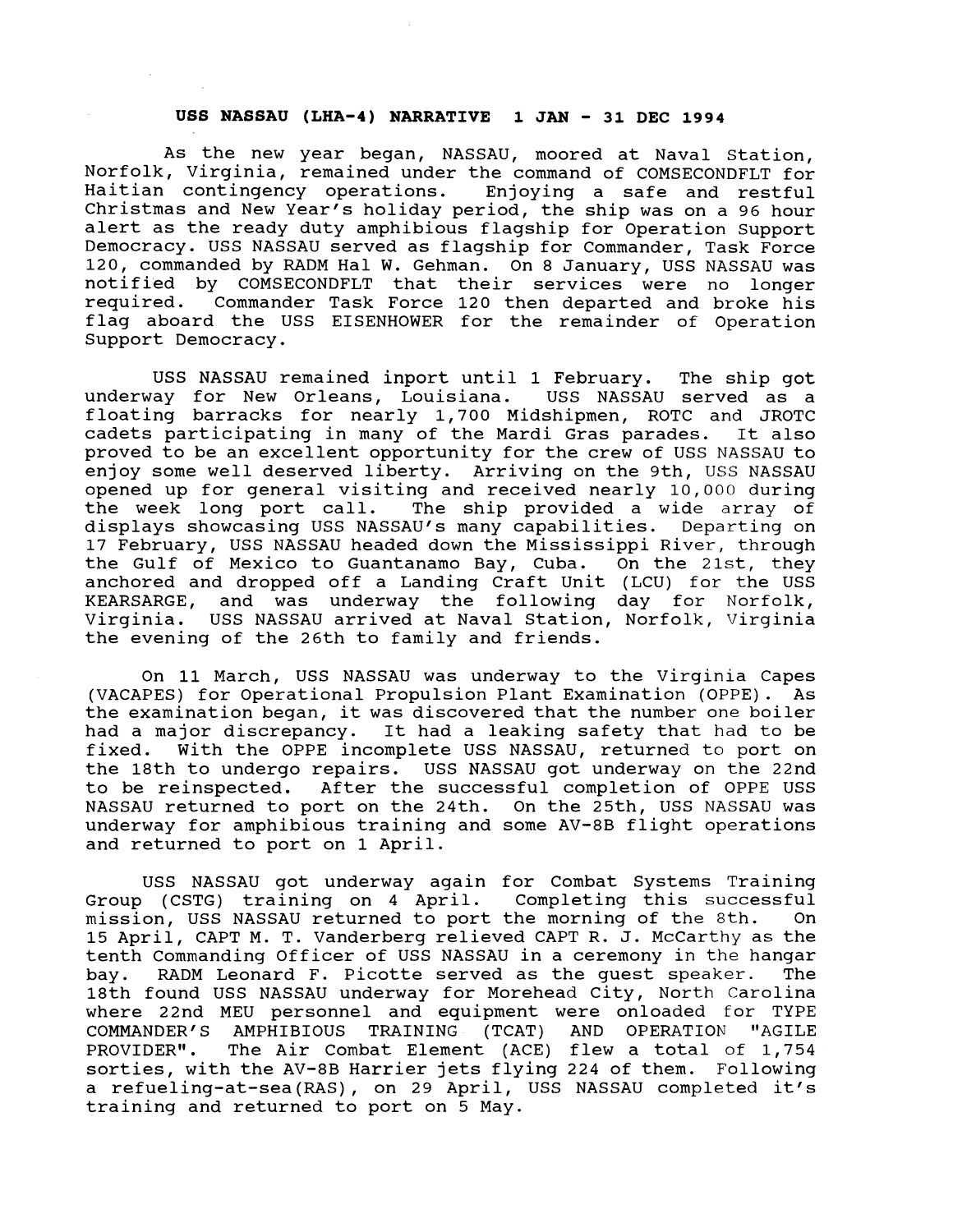The month of May was a pretty busy one for USS NASSAU. Some of the highlights included an IMAV with SIMA Norfolk, Logistics<br>Management Assessment (LMA) and Aviation Readiness Review Management Assessment (LMA) and Aviation Readiness Review The USS NASSAU passed it's LMA with flying colors. Particularly, the Supply Department. They finished this inspection with an overall grade of EXCELLENT. The ship's Combat Systems Department displayed their skills with a successful completion of the Explosive Safety Inspection and Magazine Sprinkler Review. Combat Systems received accolades such as "Best magazines on the waterfront" from the FTSLANT inspectors. While the ship was moored at Naval Station, Norfolk, Virginia from 6-31 May, a myriad of tours was hosted. Visitors included Defense Fuel Supply Center, Dental Officer VIPs and Keystone State Young Presidents Organization.

June brought another chance for training. USS NASSAU went underway on the afternoon of 1 June for Combat Systems Assessment (CSA). With another milestone completed in their pre-deployment training track, NASSAU returned to port the evening of 3 June. On 6 June, they were again underway for ACE Workups and BASCOLEX. This involved flight and AAV training for 250 Marine Corps officers. On 8 June, USS NASSAU received 443,000 gallons of DFM from the USS SAVANNAH during a replenishment at sea. Following the completion of the replenishment, USS NASSAU continued training with the Marine ACE, Close-in-Weapons-Support (CIWS) gun quarters, ship maneuvering drills and other shipboard exercises. On 19 June, USS NASSAU anchored at Onslow Bay, NC for the off-load of the Marine Expeditionary Unit. Upon completion, the course was set for Lynnhaven Anchorage to embark USS NASSAU family members and friends for a "Dependents Day Cruise" on the 22nd of June. The well deck for a "Dependents Day Cruise" on the 22nd of June. operations were flawless as the USS NASSAU received over 600<br>quests for the event. Safely aboard, it was "Anchors Aweigh"! Safely aboard, it was "Anchors Aweigh"! NASSAU sailed out to the VACAPES area and returned to port early in the evening of the same day. The first-hand view of what their Sailor does aboard ship at sea left many family members tired, happy, and appreciative of what their Sailor does.

On 24 June, USS NASSAU sailors took the opportunity to share their "modern day" equipment with some WWII veterans. Retired Sailors and their wives from the USS WARHOOP (LST 356) toured the ship. They told many stories about the times during the war that left the younger Sailors, of USS NASSAU, with a genuine feeling of appreciation for the sacrifices of these veterans of foreign war. The USS WARHOOP vets held a brief ceremony commemorating their fallen comrades in the ship's well deck and concluded it with the laying of a wreath. After the upkeep period inport, USS NASSAU got underway on the 28th for Boston, Massachusetts. A Landing Craft Unit(LCU) from Little Creek Naval Station and a SAR helicopter from<br>HC-8 were embarked while at Lynnhaven Anchorage. Then, it was HC-8 were embarked while at Lynnhaven Anchorage. "set course for Boston Harbor". USS NASSAU arrived in Boston on the 30th.

During the Boston visit, USS NASSAU participated in several of the parades and events in celebration of "INDEPENDENCE DAY".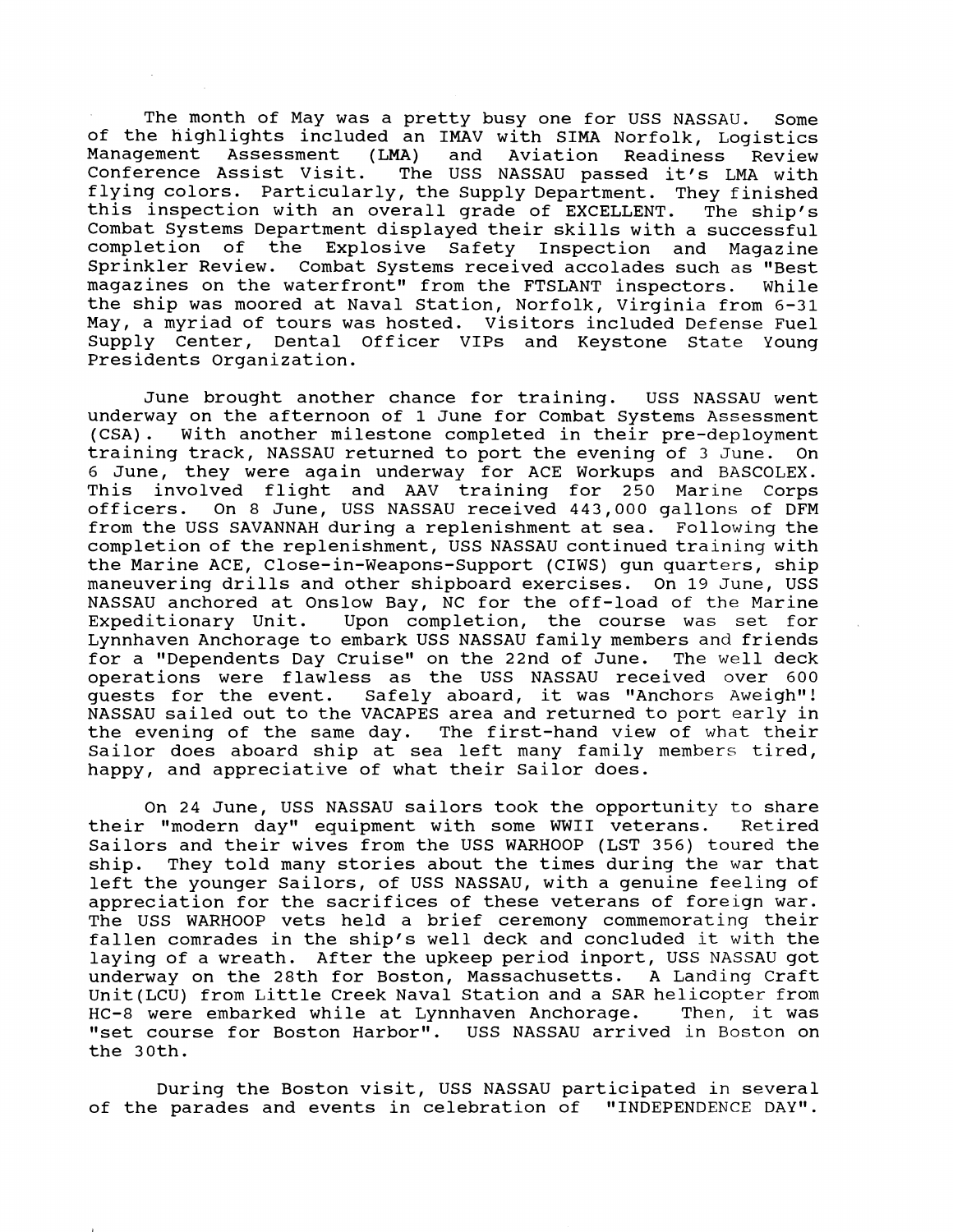On 3 July, USS NASSAU opened ship for general visiting and received<br>1,204 people. The crew was well received and reciprocated by The crew was well received and reciprocated by hosting a "Sunset Parade" of their own on the flight deck. In attendance were local military and civilian officials, including the mayor of Boston. The parade itself was very impressive, and the highlight was CAPT Heisig, Commander, Amphibious Squadron SIX, presenting the Legion of Merit Medal to CAPT Vanderberg, Commanding Officer of USS NASSAU. The "Sunset Parade" was followed by a reception, on the flight deck, where many sailors and Marines made acquaintances with their guests. USS NASSAU crewmembers spent the rest of the inport time attending and participating in the Fourth of July celebrations throughout the city; including taking in a Boston Red Sox baseball game. The morning of 5 July, USS NASSAU departed Boston with a lot of memories and many new friends. Arriving early evening on the 6th, at Chesapeake Bay, the LCU and CH-46 SAR helicopter departed. USS NASSAU returned to port on the 7th, but was unsuccessful in going pierside due to heavy winds. Anchoring at G-3 anchorage, USS NASSAU waited for the winds to subside and returned pierside later that evening.

The remainder of the month of July found the USS NASSAU inport until the 28th. USS NASSAU then got underway for TCAT/ACE stages 4 and 5. During this period, USS NASSAU conducted flight operations welcoming the return of AV-8B Harriers for the first<br>time since the CAROUALS in early June. Most of the flight time since the CARQUALS in early June. operations were Deck Landing Qualifications (DLQ's) to reacquaint flightdeck crews and qualify new AV-8B pilots. USS NASSAU'S well deck crew was also busy as they embarked four LCU's during the period. On the night of the 28th, USS NASSAU was ordered to return to Norfolk to effect repairs to it's number two main engine. NASSAU returned pierside the following afternoon. After repairs were completed USS NASSAU got underway again the afternoon of 1 August to complete TCAT.

USS NASSAU rendezvoused with the USS SAVANNAH for refueling on the 3rd of August. The following day, well deck operations were performed to embark COMPHIBGRU 4 staff via LCU near Mile Hammock Bay. RADM L. F. Picotte (COMPHIBGRU TWO) made a visit on the 4th. The 5th, USS NASSAU welcomed the arrival of the 22nd Marine Expeditionary Unit (MEU) advance party. TCAT ended on the 7th and Joint Task Force 95 Training (JTF 59) began. On August 8, USS NASSAU embarked RADM Cole, Commander, COMPHIBGRU FOUR. USS NASSAU conducted amphibious assaults on Onslow Bay, North Carolina the mornings of 10th and 11th August. They received RADM Murphy, COMIKEBATGRU, for a short visit the afternoon of the 11th.

USS NASSAU continued training with various drills. The drills included general quarters, man overboard, training packages for Communications and Combat Information Center. A refueling at sea with the USNS JOHN LENTHALL on August 18 was followed with USS NASSAU anchoring at Lynnhaven Anchorage. Four LCU's departed and USS NASSAU was again underway for the return trip to Norfolk Naval Station. The crew enjoyed the weekend of a little relaxation. On August 22, it was back to work with the beginning of Phase **I1** of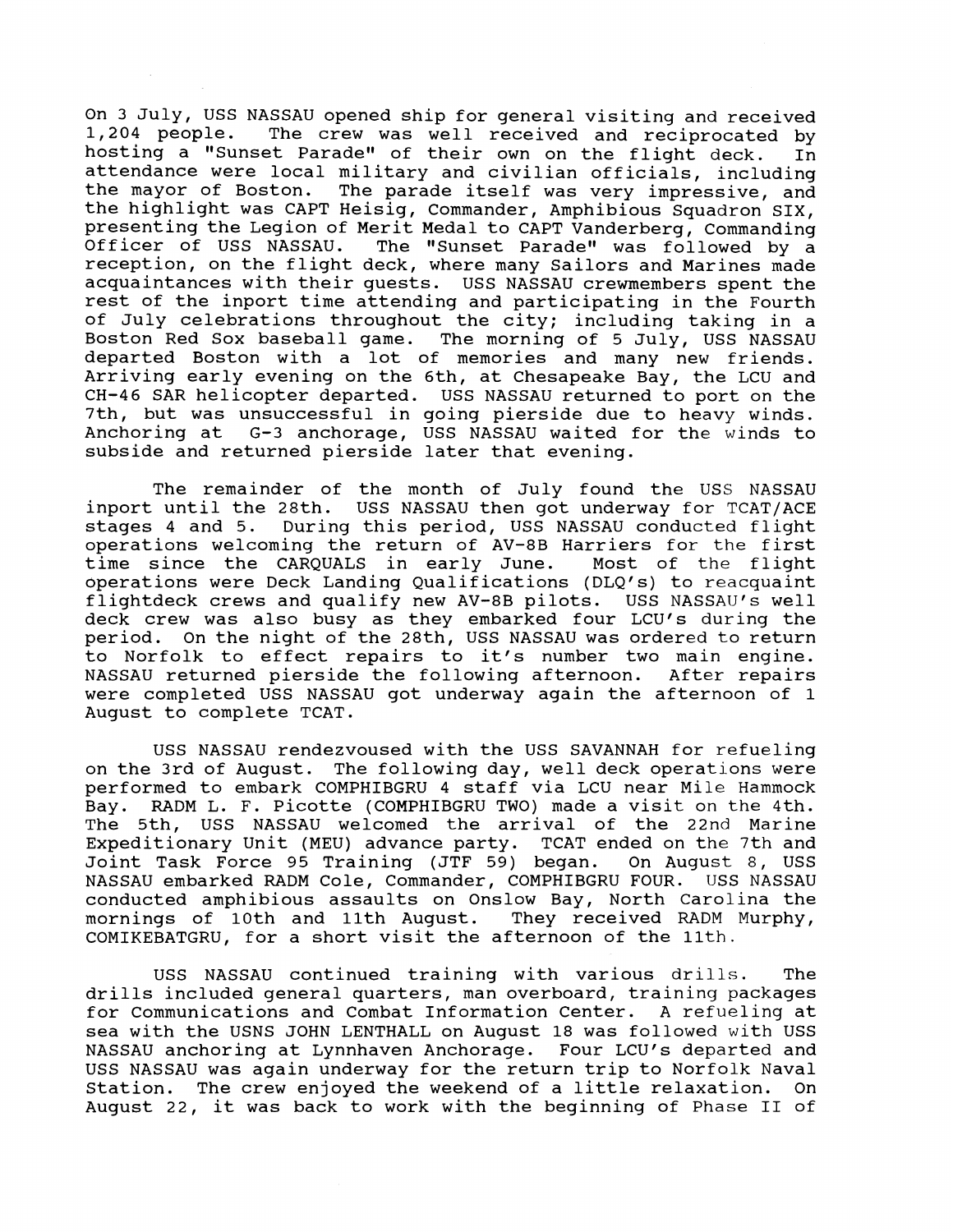the Combat Systems Readiness Review (CSRR). On the 23rd, COMPHIBGRU TWO broke his flag on board as USS NASSAU departed from the piers heading for "G" anchorage for an ammo top off. After completion of the onload, USS NASSAU returned to port on 25 August. The USS NASSAU went underway again on 29 August for a three day period to complete the final portion of the Combat Systems Readiness Review Phase 11. On 1 September, USS NASSAU returned to port after a successful review and spent the Labor Day weekend with families and friends.

On 6 September, USS NASSAU was underway for Phase I11 of Joint Task Group 95 (JTG-95), JTG-95 FLEETEX and Special Operations Capable Exercise (SOCEX). USS NASSAU steamed to Morehead City,<br>North Carolina and arrived on the morning of 7 September. There, North Carolina and arrived on the morning of 7 September. USS NASSAU onloaded LCU's packed with the 22nd MEU Marines and their equipment to begin the exercises. While the well deck crews were busy, the flight deck received helicopters and Harriers from<br>the Air Combat Element. Deck Landing Qualifications and ship's Deck Landing Qualifications and ship's drills continued while leading up to those events. On 13 September began with the Special Operations Capable Exercise (SOCEX) and through September 16. This exercise involved amphibious assault landings by the Marines from the well decks and the flight deck as<br>well. Upon completion of the exercise the 22nd Marine well. Upon completion of the exercise the 22nd Marine Expeditionary unit was certified as Special Operations Capable.

Scenarios were the focus during JTG-95 FLEETEX which began on 17 September. This evolution required the coordination between a multitude of commands. The simulations of waring factions were The simulations of waring factions were portrayed by tens of thousands of Soldiers, Sailors and Marines<br>from various bases along the east coast. JTG-95 FLEETEX was from various bases along the east coast. completed on 22 September. USS NASSAU arrived at Onslow Bay, North Carolina on 23 September and off loaded the 22nd MEU. They returned to port at Norfolk Naval Station on 24 September. Moored, on 24 September, USS NASSAU commenced a preparation for Operational Movement (POM) period. The time spent with families and friends The time spent with families and friends was well deserved, but the ship was still designated as the Ready Amphibious Ready Group from 24-30 September. This allowed many of the crew to go on leave, but all hands were on a 96 hour alert.

The POM period also was an opportunity for the USS NASSAU to get some additional maintenance done prior to deployment with an IMAV and underwater hull cleaning. With the leave period ending on the 18th, the ship had it's crew back, well rested. On 20 October, the USS NASSAU got underway for MARG 1-95 Mediterranean deployment. Anchoring at Lynnhaven Anchorage in Virginia Beach, VA, they onloaded LCU craft, as well as flew on two SAR H-46 helicopters of HC-8. The completion of the onload found NASSAU weighing anchor and heading for Morehead City, NC to bring the 22nd Marine<br>Expeditionary Unit(MEU) aboard. USS NASSAU embarked over 1000 Expeditionary Unit(MEU) aboard. MARINES and their equipment, including Marine Medium Helicopter Squadron (HMM) 261, Marine Battalion Landing Team (BLT)  $1/6$  and Marine Service Support Group (MSSG) . The evening of 21 October the ships of USS NASSAU'S Amphibious Ready Group (ARG), consisting of NASSAU(LHA 4) , USS PONCE (LPD 15) and USS GUNSTON HALL (LSD 44)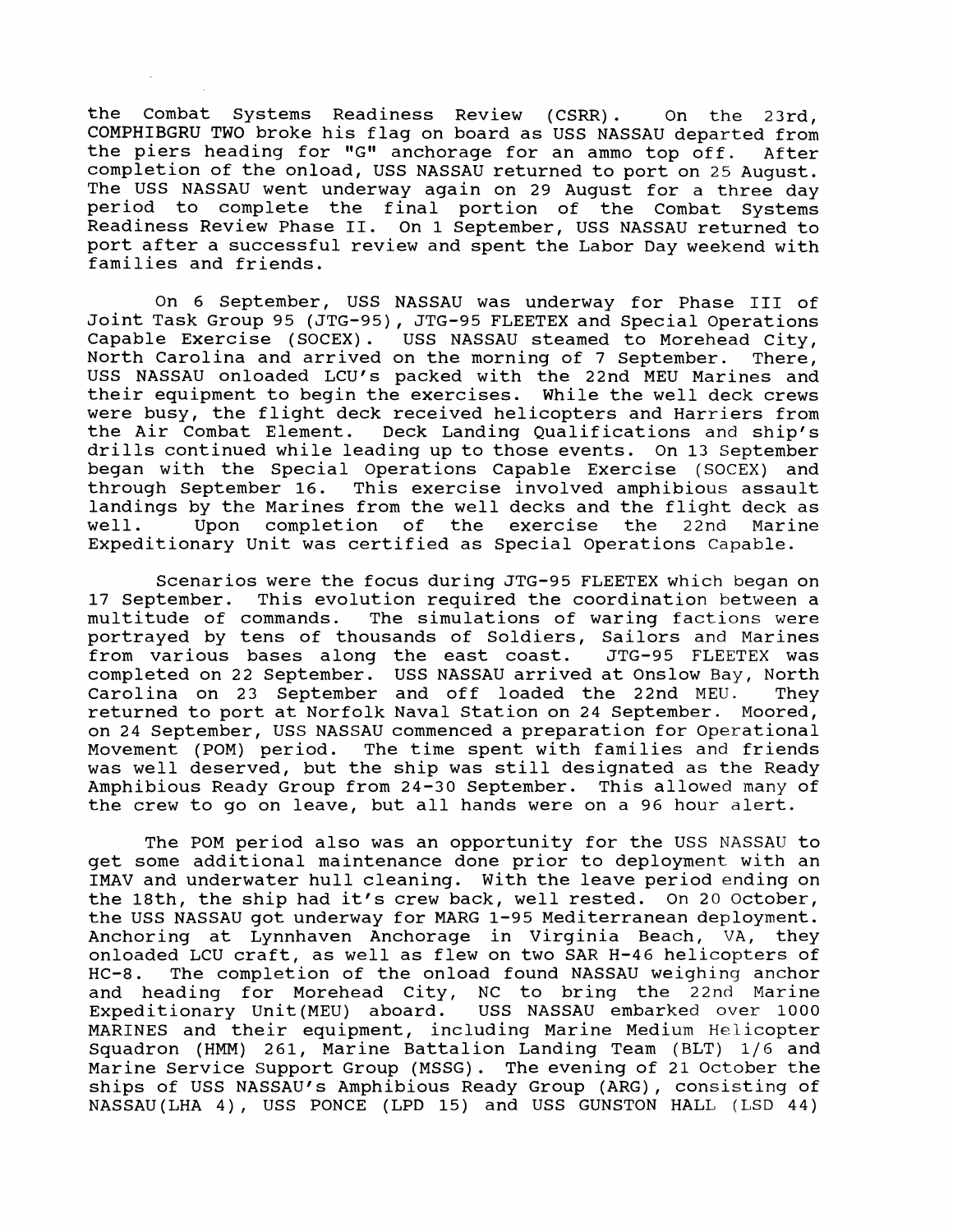rendezvoused for their transit across the Atlantic. After thirteen days of drills, various training exercises and steaming, the MARG units inchopped to the Sixth Fleet. Arriving in Rota, Spain on the morning of 3 November the turnover with the GUAM ARG/26 MEU was completed the next day and the USS NASSAU assumed the watch as part of Commander, Sixth Fleet's Amphibious Ready Group in theater.

Following the turnover, USS NASSAU was underway for one day enroute to Lisbon, Portugal, the first port visit. During the port<br>visit. USS NASSAU hosted a reception for local Portuguese USS NASSAU hosted a reception for local Portuguese dignitaries in the hangar bay. On 10 November they also held a Marine Corps celebration on the flight deck in honor of the Corps'<br>218th birthday. On 11 November, USS NASSAU departed Lisbon for On 11 November, USS NASSAU departed Lisbon for operations in the western Mediterranean. A port call to Toulon, France was next as USS NASSAU offloaded the MEU's personnel and equipment ashore for Marine Corps training in exercise MAYFLOWER 95. This exercise was terminated early by an order from Sixth Fleet. USS NASSAU was to backload it's Marine units and make ready for getting underway 72 hours after notification. USS NASSAU made a recall of all Sailors on liberty to standby and receive the<br>Marines from the training sites. The backload ensued and was Marines from the training sites. The backload ensued and was completed in a remarkable 33 hours. The Mess Management completed in a remarkable 33 hours. specialists of S-2 Division were not deterred by this sudden change in plans as they still provided a Thanksgiving meal for the entire crew, along with keeping the mess line open continuously for 2 days.

USS NASSAU was underway on 1 December, heading for the Adriatic Sea near Bosnia-Herzegovina. USS NASSAU arrived on station and remained there from 3-12 December in support of OPERATION SHARP GUARD, DENY FLIGHT and PROVIDE PROMISE as the Combat Search and Rescue (CSAR) element. The other mission was to provide assistance if an evacuation evolution was necessary. Following this line period, without incident, USS NASSAU departed the Adriatic Sea. An assault training mission was performed with the Italian ship Garibaldi. Approximately 100 of the Italian Marines joined the USS NASSAU'S Marine element in a raid to the southern coast of Italy at Capoteulada.

With a brief port visit from 16-18 January in Malaga, Spain,<br>NASSAU steamed again to the port of Barcelona, Spain. During USS NASSAU steamed again to the port of Barcelona, Spain. this stay, crewmembers observed Christmas with fellow shipmates,<br>and made phone calls to loved ones and friends back home. On 27 and made phone calls to loved ones and friends back home. December, USS NASSAU was underway from Barcelona, Spain, enroute to the Adriatic Sea for another line period. As this year came to a close, USS NASSAU saw it go out in style. Although thousands of miles away from home, Sailors and Marines could not be discouraged<br>from bringing in the new year with a joyful spirit. While on from bringing in the new year with a joyful spirit. station, in the Adriatic Sea, crewmembers put their talents to good use and held a New Year's Eve party and talent show in the ship's hangar bay. A stage was set up with Sailors and Marines took advantage of the opportunity to show each other that the "ship that does it all" couldn't be complete without individuals rising to the call; even if it is just a "curtain call."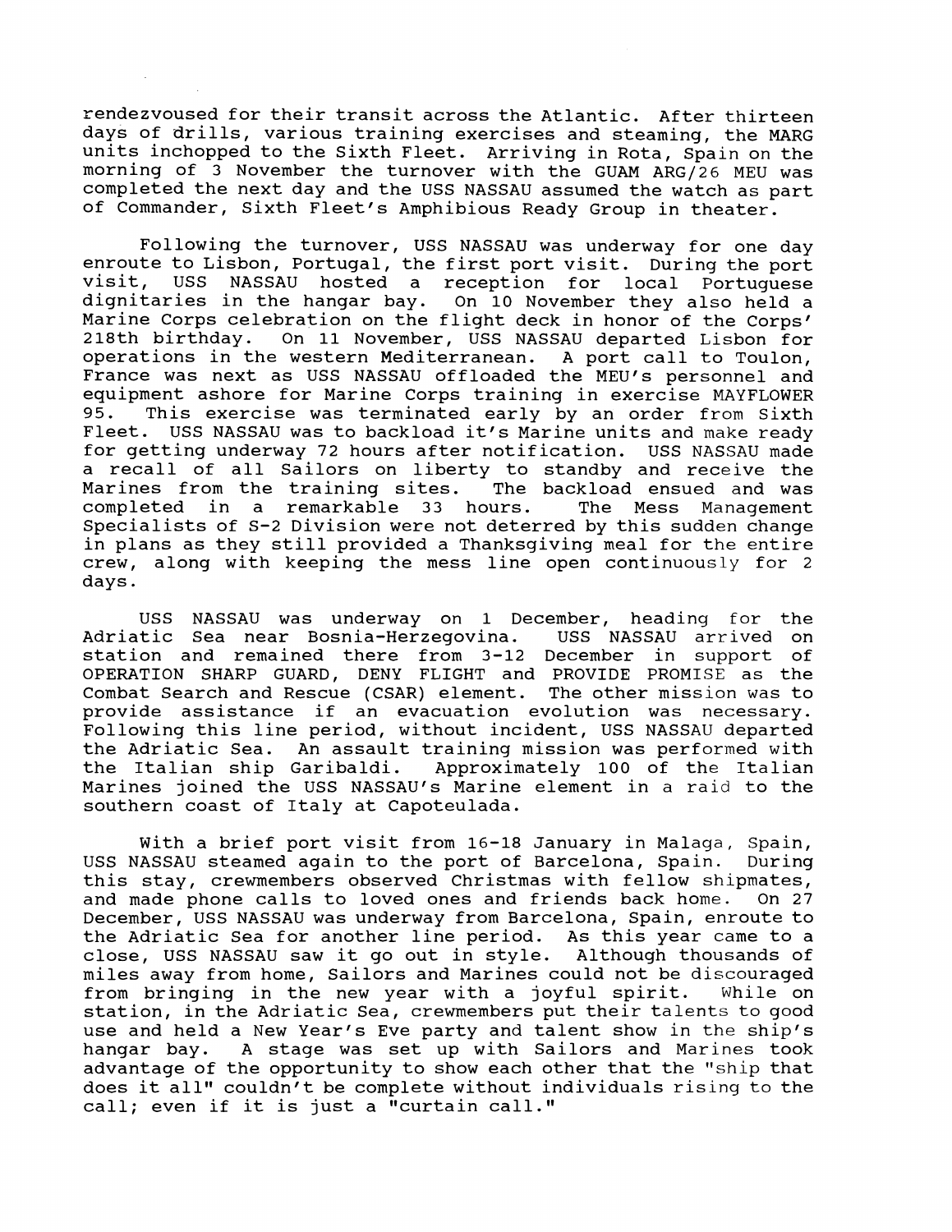The song and comedy acts adequately softened the trauma of being away from home for the individuals who were on their first deployment. The food and refreshments also helped a bit. As the ball came down in the hangar bay, USS NASSAU crewmembers could look back at a safe and successful year. USS NASSAU greeted the new year; eager to outperform the accomplishments of 1994.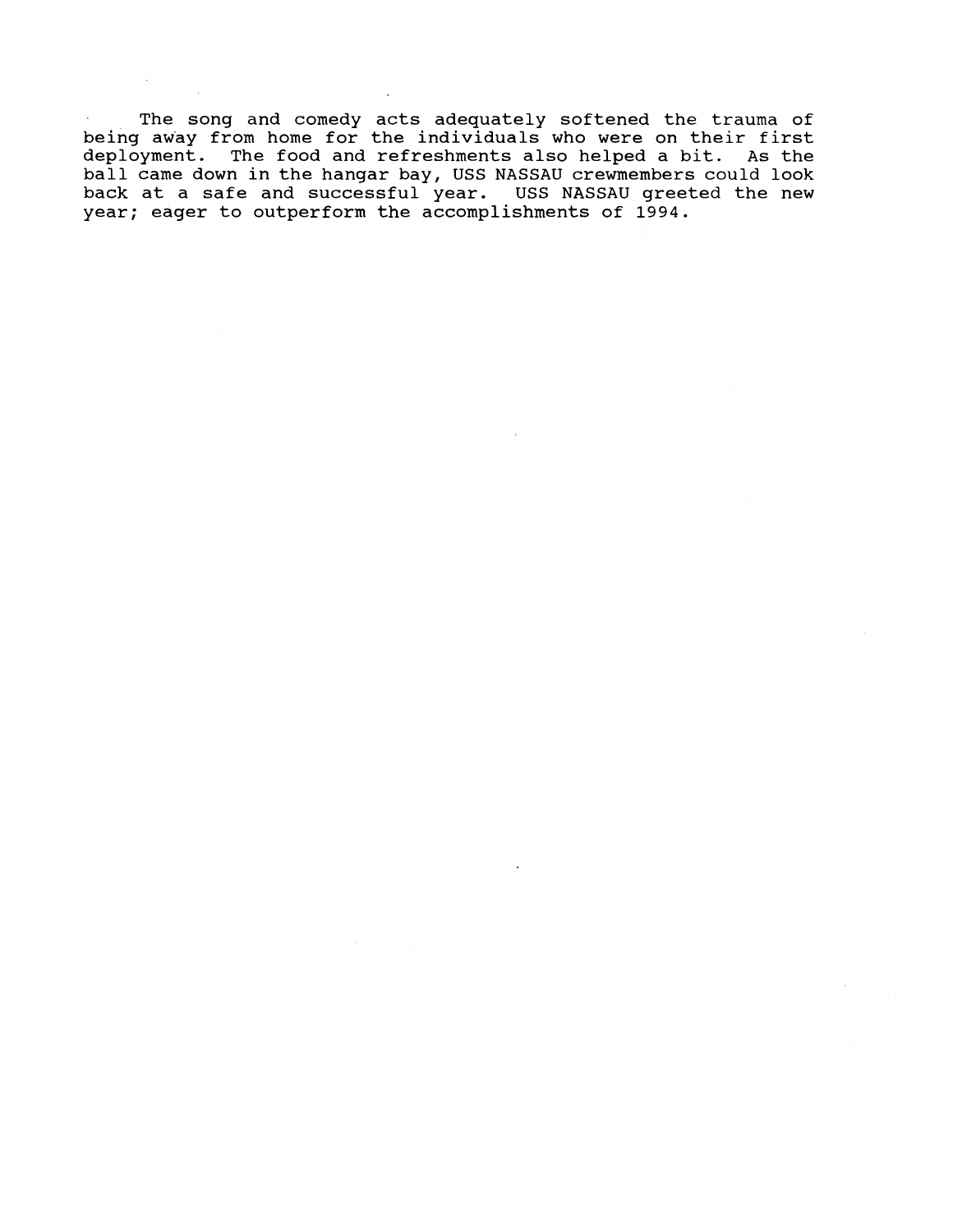## **SUPPLY DEPARTMENT STATISTICS**

 $\mathcal{L}^{\text{max}}_{\text{max}}$ 

 $\bullet$ 

| Food service:<br>Wardroom meals served<br>Wardroom food cost<br>EDF meals served<br>422,681<br>Food consumed<br>1,836,460 lbs.                                                                                                         |
|----------------------------------------------------------------------------------------------------------------------------------------------------------------------------------------------------------------------------------------|
| EDF food cost<br>\$2,022,560                                                                                                                                                                                                           |
| Disbursing:                                                                                                                                                                                                                            |
| # of disbursing vouchers<br>2901<br>Amount of disbursments<br>\$6,237,344.00<br># of collection vouchers<br>167<br>Amount of collections<br>\$2,926,684.00<br>Total checks issued<br>\$8,853,338.00                                    |
| Retail operations:                                                                                                                                                                                                                     |
| Ship's store sales (gross)<br>Gross profits<br>Laundry washed<br>Cans of soda sold                                                                                                                                                     |
| Stock:                                                                                                                                                                                                                                 |
| # of receipts<br>27,932<br># of issues<br>9,252<br>Line items carried<br>43,325<br>Inventory cost<br>\$44,889,417<br>Funds expended \$7,423,117.91                                                                                     |
| Post Office                                                                                                                                                                                                                            |
| Mail totals by months in 1994 -                                                                                                                                                                                                        |
| January<br>30,000<br>February<br>2,500<br>March<br>2,100<br>April<br>2,200<br>May<br>2,200<br>June<br>2,300<br>July<br>2,200<br>August<br>2,500<br>September<br>5,000<br>October<br>30,000<br>November<br>45,000<br>December<br>58,000 |
| Total wt.<br>1,840,000                                                                                                                                                                                                                 |
| Money orders                                                                                                                                                                                                                           |